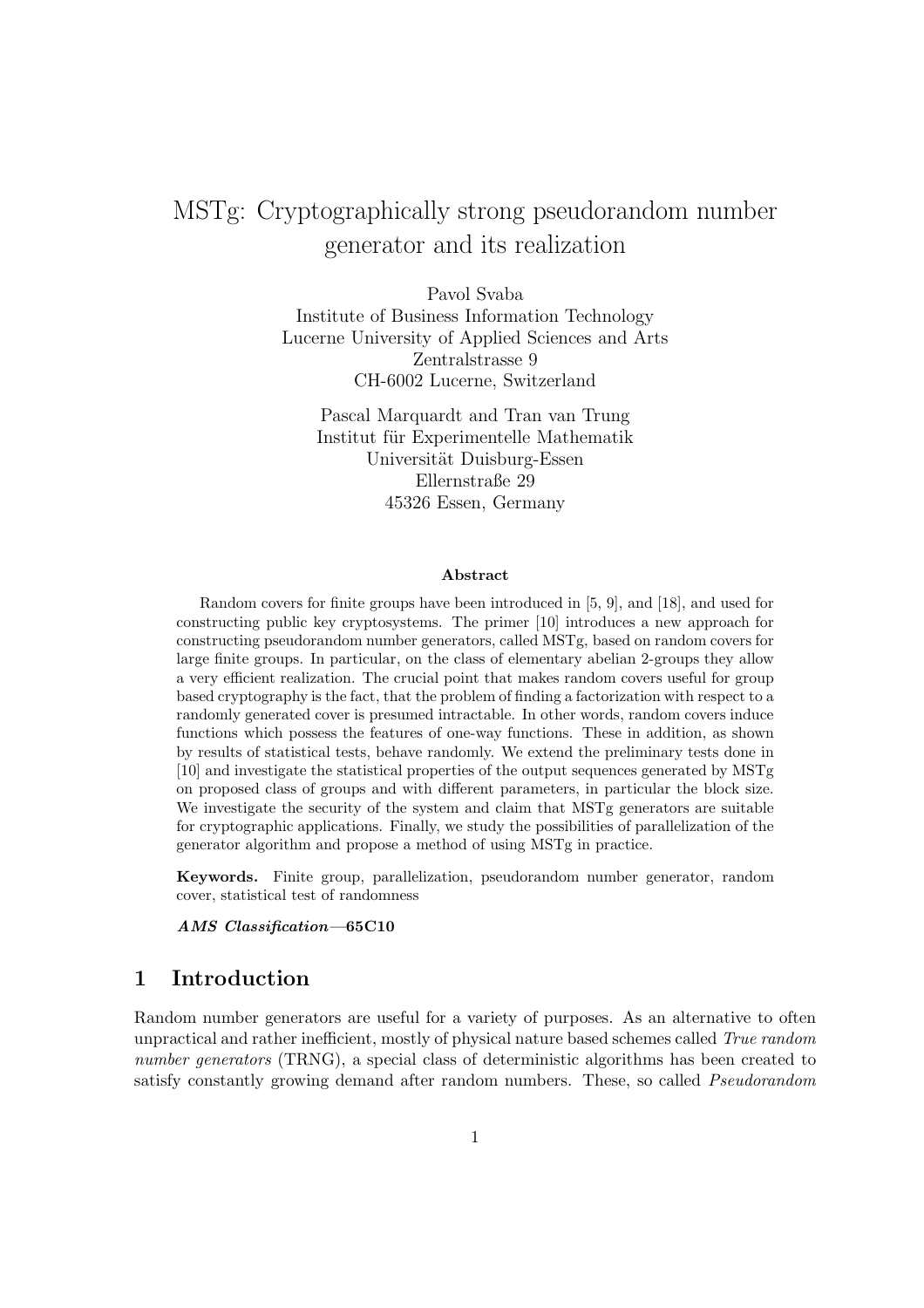number generators (PRNG), make use of mathematical formulae to produce sequences of numbers that appear random. As the word "pseudo" suggests, the output sequences of PRNG are not random in the way you might expect. On the other hand, they are usually very efficient, meaning they can produce many numbers in a short time, and deterministic, and therefore the output sequences can be reproduced at any time. For that purpose, a small initial information which is unique for a given sequence, a so called *seed*, is required. These characteristics make PRNGs suitable for applications where large amounts of random data are required, and where it is useful that the same sequence can be replayed if necessary. Popular examples of such applications are simulation and modeling applications. In other applications like gambling or in the field of cryptography, for example for generating key materials of encryption schemes, is generating random bit sequences an important problem and many schemes depend on the unpredictability of this process. We suggest that the reader consults [4, 13] for information about pseudorandom number generators.

The concept of random covers for finite groups was introduced recently as a basic tool for a new approach to designing public key cryptosystems based on finite groups [5, 9]. The most striking property of random covers regarding cryptographic applications is that they induce a large class of functions that behave randomly. In [6, 8], a special type of covers, called logarithmic signatures, for permutation groups are used to construct pseudorandom number generators and to generate random permutations in the symmetric group.

In this paper we introduce a new approach to designing PRNGs based on random covers for finite groups. On a certain class of groups, this new type of generators, called  $MSTq$ , turns out to be highly efficient and produces high-quality random bit sequences. More importantly, we provide evidence that this class of generators is suitable for cryptographic applications. We study the possibilities to parallelize the generator algorithm with the goal of a performance boost.

The paper is organized as follows: In Section 2, we summarize some basic facts about random covers and their induced mappings. In Section 3, we present a new approach to designing pseudorandom number generators based on random covers. The realization of the generator on the class of elementary abelian 2-groups is introduced in Section 4, in particular, its default version with two random covers. In Section 5, we present results of a thorough statistical test of these generators. The test was carried out using the NIST Statistical Test Suite and the Diehard battery of statistical tests developed by George Marsaglia. In Section 6, we discuss the security of the system and the right choice of parameters for usage in cryptographic applications. Section 7 points out some benefits and interesting practical hints of the usage of  $MSTq$  generators. Section 8 investigates the possibilities of parallelization of the generator algorithm and presents the data of performance. The paper closes with a conclusion.

# 2 Random covers for finite groups and their induced mappings

In this section we briefly present definitions and some basic facts about covers for finite groups and their induced mappings. For more details the reader is referred to [5, 9, 18]. The notation used about groups is standard and may be found in any textbook of group theory.

Let G be a finite abstract group, we define the width of G as the positive integer  $w =$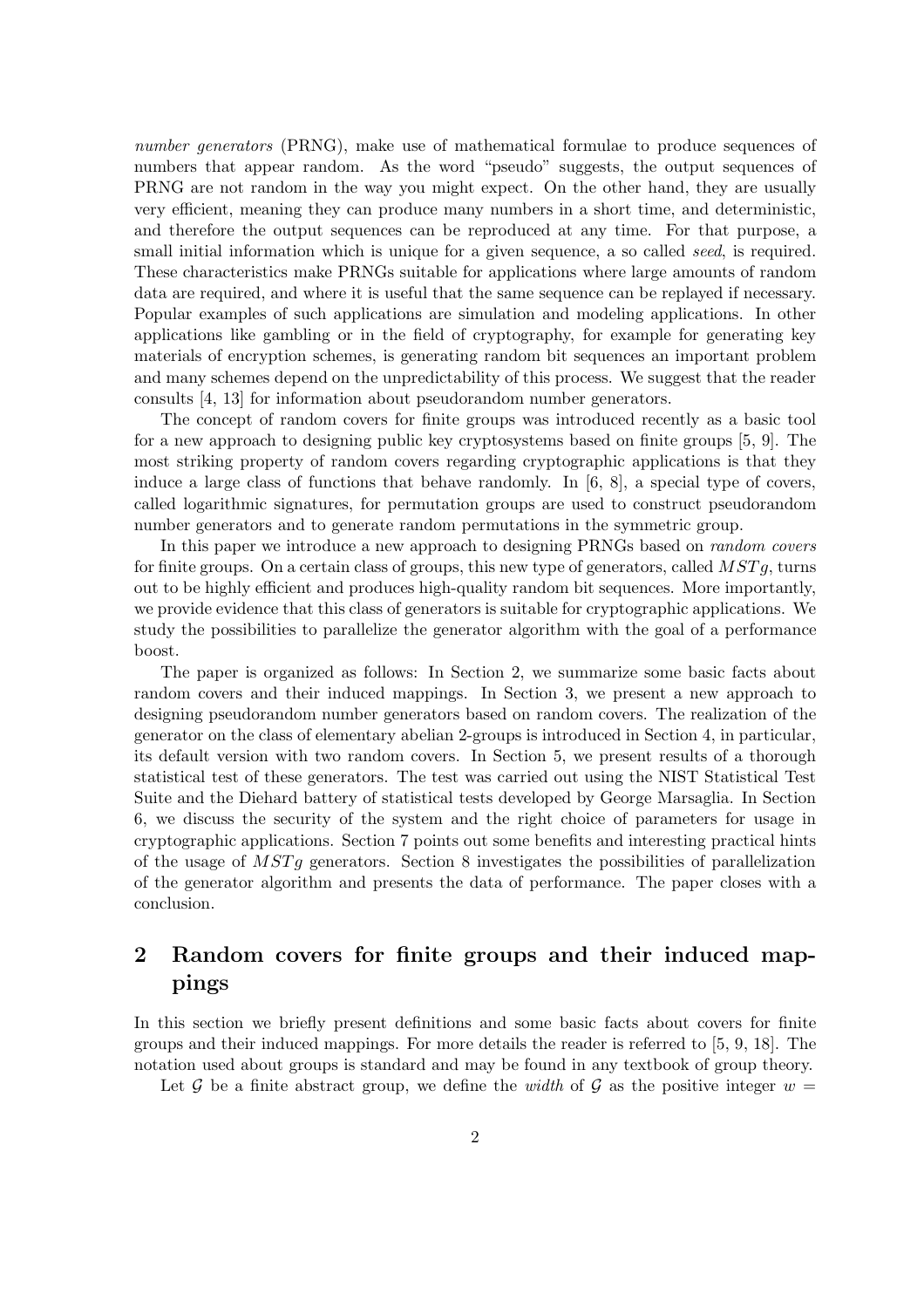[ $\log |\mathcal{G}|$ ]. Let S be a subset of G. Suppose that  $\alpha = [A_1, A_2, \ldots, A_s]$  is an ordered collection of subsets  $A_i \subseteq \mathcal{G}$ , such that  $\sum_{i=1}^s |A_i|$  is bounded by a polynomial in the width of  $\mathcal{G}$ . We call  $\alpha$  a cover for S if every product  $a_1 \cdot a_2 \cdots a_s$  lies in S and each element  $h \in S$  can be written as a product of the form

$$
h = a_1 \cdot a_2 \cdots a_{s-1} \cdot a_s \tag{1}
$$

with  $a_i \in A_i$ . In particular, if each  $h \in \mathcal{S}$  can be expressed in exactly one way by Equation (1),  $\alpha$  is called a *logarithmic signature* for S. If the elements in each set  $A_i$ ,  $i = 1, \ldots, s$ , are chosen at random from the elements in  $G$ , we refer to  $\alpha$  as a *random cover*. If  $S = G$ ,  $\alpha$  is called a cover for G. Normally, the context precludes ambiguity and sometimes a cover for a subset of G will be called a cover for G. The  $A_i$  are called the blocks, and the vector  $(r_1, \ldots, r_s)$  with  $r_i = |A_i|$  the type of  $\alpha$ . We say that  $\alpha$  is nontrivial if  $s \geq 2$  and  $r_i \geq 2$  for  $1 \leq i \leq s$ ; otherwise  $\alpha$  is said to be *trivial.* A cover  $\alpha$  is called *factorizable* if the factorization in Equation (1) can be achieved in time polynomial in the width  $w$  of  $\mathcal{G}$ , for all but a negligible number of elements of  $G$ , otherwise it is called *non-factorizable*.

In general, the problem of finding a factorization as in Equation (1) with respect to a randomly generated cover is presumed intractable. There is strong evidence of the hardness of the problem. For example, let  $\mathcal G$  be a cyclic group and  $g$  be a generator of  $\mathcal G$ . Let  $\alpha = [A_1, A_2, \ldots, A_s]$  be any cover for  $G$ , for which the elements of  $A_i$  are written as powers of g. Then the factorization with respect to  $\alpha$  leads to solving the Discrete Logarithm Problem (DLP) in  $\mathcal{G}$ .

**Remark 2.1** It is worth noting that the problem of how to generate random covers for finite groups of large order is treated in  $[17]$ . Probabilistic methods show that the generation of random covers for groups of large order can be done with high efficiency and at minimum cost.

Let  $\alpha = [A_1, A_2, \ldots, A_s]$  be a random cover of type  $(r_1, r_2, \ldots, r_s)$  for G with  $A_i =$  $[a_{i,1}, a_{i,2}, \ldots, a_{i,r_i}]$  and let  $m = \prod_{i=1}^s r_i$ . Let  $m_1 = 1$  and  $m_i = \prod_{k=1}^{i-1} r_k$  for  $i = 2, \ldots, s$ . Let  $\tau$  denote the canonical bijection from  $\mathbb{Z}_{r_1} \otimes \mathbb{Z}_{r_2} \otimes \cdots \otimes \mathbb{Z}_{r_s}$  on  $\mathbb{Z}_m$ ; i.e.

$$
\tau : \mathbb{Z}_{r_1} \otimes \mathbb{Z}_{r_2} \otimes \cdots \otimes \mathbb{Z}_{r_s} \longrightarrow \mathbb{Z}_m
$$
  

$$
\tau(j_1, j_2, \ldots, j_s) := \sum_{i=1}^s j_i m_i.
$$

Using  $\tau$  we now define the surjective mapping  $\alpha$  induced by  $\alpha$ .

$$
\check{\alpha} : \mathbb{Z}_m \longrightarrow \mathcal{G}
$$
  

$$
\check{\alpha}(x) := a_{1,j_1} \cdot a_{2,j_2} \cdots a_{s,j_s},
$$

where  $(j_1, j_2, \ldots, j_s) = \tau^{-1}(x)$ . Since  $\tau$  and  $\tau^{-1}$  are efficiently computable, the mapping  $\check{\alpha}(x)$ is efficiently computable.

Let  $\gamma : 1_G = \mathcal{G}_0 < \mathcal{G}_1 < \cdots < \mathcal{G}_s = \mathcal{G}$  be a chain of subgroups of  $\mathcal{G}$ , and let  $B_i$  be an ordered, complete set of right (or left) coset representatives of  $\mathcal{G}_{i-1}$  in  $\mathcal{G}_i$ . It is clear that  $[B_1, \ldots, B_s]$  forms a logarithmic signature for G, called a transversal logarithmic signature.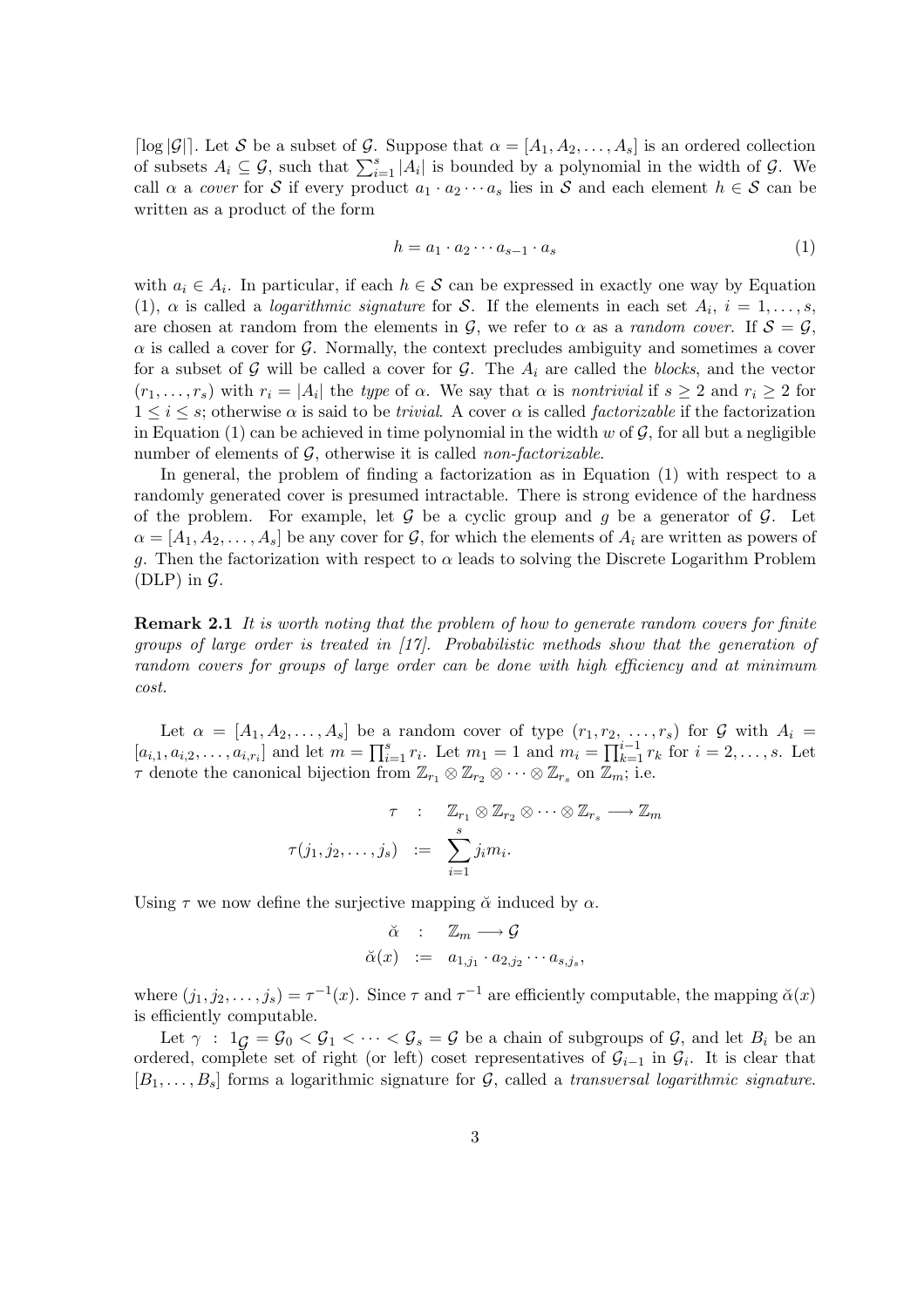

Figure 1: Mapping induced by cover  $\alpha$ .

Transversal logarithmic signatures are an important example of factorizable logarithmic signatures [9]. In case that  $\beta$  is a factorizable logarithmic signature for a group  $\mathcal G$  the induced function

$$
\breve{\beta}:\ \mathbb{Z}_m\longrightarrow \mathcal{G}
$$

is a bijection, which is efficiently invertible. Conversely, given a cover  $\alpha$  and an element  $y \in \mathcal{G}$ , to determine any element  $x \in \breve{\alpha}^{-1}(y)$  it is necessary to obtain any one of the possible factorizations of type (1) for y and determine indices  $j_1, j_2, \ldots, j_s$  such that  $y = a_{1,j_1}$ .  $a_{2,j_2}\cdots a_{s,j_s}$ . This is possible if and only if  $\alpha$  is factorizable. Once a vector  $(j_1, j_2, \ldots, j_s)$ has been determined,  $\check{\alpha}^{-1}(y) = \tau(j_1, j_2, \ldots, j_s)$  can be computed efficiently. We make use of the following cryptographic hypothesis that if  $\alpha = [A_1, A_2, \ldots, A_s]$  is a random cover for a "large" subset S of a group  $\mathcal{G}$ , then finding a factorization in (1) is an intractable problem. In other words, the mapping

 $\breve{\alpha} : \mathbb{Z}_m \longrightarrow S$ 

induced by  $\alpha$  with  $m = \prod_{i=1}^{s} |A_i|$  is a one-way function.

### 3 PRNG based on random covers

In this section we present the basic principle of building a generic PRNG based on random covers for finite groups. There are no restrictions on the group structure for the PRNG in this generic case. We call our random cover based pseudorandom number generator  $MSTg$ . From now on let  $\mathcal{G}_1$  and  $\mathcal{G}_2$  be two chosen finite groups with  $|\mathcal{G}_1| = n$ ,  $|\mathcal{G}_2| = m$  and  $n \geq m$ . In case that  $G_1$  contains a subgroup of order m, then we will choose  $G_2$  as such a subgroup. In particular, if  $n = m$  we have  $\mathcal{G}_1 = \mathcal{G}_2$ .

Let  $\ell$  be an integer such that  $\ell \geq n$ . Let  $k \geq 0$  be a fixed integer. Let  $\alpha$  be a random cover of type  $(u_1, u_2, \ldots, u_t)$  for  $\mathcal{G}_1$  with  $\prod_{i=1}^t u_i = \ell$ . Let  $\alpha_1, \ldots, \alpha_k$  be a set of random covers of type  $(r_1, r_2, \ldots, r_s)$  for  $\mathcal{G}_1$  with  $\prod_{i=1}^s r_i = |\mathcal{G}_1|$ . Let  $\gamma = [H_1, H_2, \ldots, H_s]$  be a random cover of type  $(r_1, r_2, \ldots, r_s)$  for  $\mathcal{G}_2$ . We assume that there are bijective mappings  $f_1 : \mathcal{G}_1 \to \mathbb{Z}_n$ and  $f_2: \mathcal{G}_2 \to \mathbb{Z}_m$ , which efficiently identify elements of  $\mathcal{G}_1$  with numbers in  $\mathbb{Z}_n$  and elements of  $\mathcal{G}_2$  with numbers in  $\mathbb{Z}_m$ . We define a function

$$
F:\ \mathbb{Z}_{\ell}\longrightarrow \mathbb{Z}_m
$$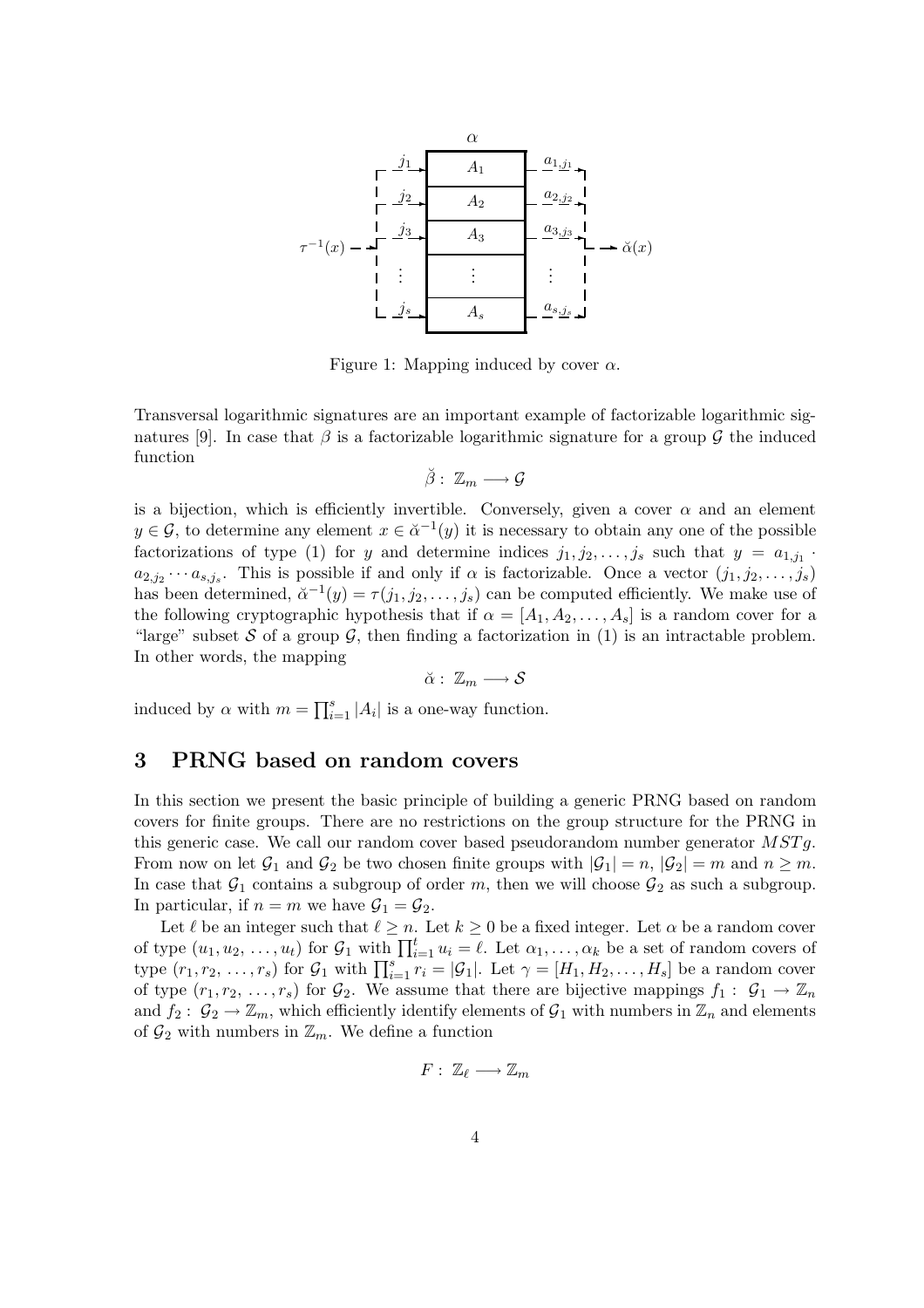as a composition of mappings as follows.

$$
\mathbb{Z}_{\ell} \stackrel{\check{\alpha}}{\longrightarrow} \mathcal{G}_1 \stackrel{f_1}{\longrightarrow} \mathbb{Z}_n \stackrel{\check{\alpha}_1}{\longrightarrow} \mathcal{G}_1 \stackrel{f_1}{\longrightarrow} \mathbb{Z}_n \longrightarrow \cdots \stackrel{\check{\alpha}_k}{\longrightarrow} \mathcal{G}_1 \stackrel{f_1}{\longrightarrow} \mathbb{Z}_n \stackrel{\check{\gamma}}{\longrightarrow} \mathcal{G}_2 \stackrel{f_2}{\longrightarrow} \mathbb{Z}_m,
$$
 (A)

Another alternative to define the function  $F: \mathbb{Z}_{\ell} \longrightarrow \mathbb{Z}_m$  is as follows.

$$
\mathbb{Z}_{\ell} \stackrel{\check{\alpha}}{\longrightarrow} \mathcal{G}_1 \stackrel{f_1}{\longrightarrow} \mathbb{Z}_n \stackrel{\check{\gamma}}{\longrightarrow} \mathcal{G}_2 \stackrel{f_2}{\longrightarrow} \mathbb{Z}_m \stackrel{\check{\delta}_1}{\longrightarrow} \mathcal{G}_2 \stackrel{f_2}{\longrightarrow} \mathbb{Z}_m \longrightarrow \cdots \stackrel{\check{\delta}_k}{\longrightarrow} \mathcal{G}_2 \stackrel{f_2}{\longrightarrow} \mathbb{Z}_m, \qquad (B)
$$

where  $\delta_1, \ldots, \delta_k$  are a set of random covers of type  $(v_1, v_2, \ldots, v_w)$  for  $\mathcal{G}_2$  with  $\prod_{i=1}^w v_i = |\mathcal{G}_2|$ . It turns out that the function  $F$  has a strong random behavior, when the involved covers are randomly generated. Using F we define the  $MSTg$  in the following algorithm. The  $MSTg$ 

### Algorithm 1 MSTg: Pseudorandom number generator based on covers for finite groups

**Input:** Integers  $\ell, m$ , function  $F : \mathbb{Z}_{\ell} \longrightarrow \mathbb{Z}_m$  as defined above, a random and secret seed  $s_0 \in \mathbb{Z}_{\ell}$ , a constant  $C \in \mathbb{Z}_{\ell}$ .

**Output:** t pseudorandom numbers  $z_1, \ldots, z_t \in \mathbb{Z}_m$ 

1: for  $i \leftarrow 1$  t do<br>2:  $s_i = (s_{i-1})$  $s_i = (s_{i-1} + C) \bmod l$ . 3:  $z_i = F(s_i)$ . 4: end for 5: return  $(z_1, \ldots, z_t)$ 

as presented in Algorithm 1 uses a simple counter mode to generate output sequences of pseudorandom numbers via the function  $F$ . However, we see that any other suitable mode can be used in place of the counter mode in the algorithm. Since the function  $F$  is the core of  $MSTg$ , which is designed for cryptographic applications, great care must be taken in the generation of F. In other words we need a good (not necessarily cryptographically secure) TRNG or PRNG, for example the Blum-Blum-Shub, or Mersenne Twister, or even a fixed  $MSTg$  (as shown in later sections) to create the random covers involved in F. Assume that we have chosen such a generator. Using a randomly selected seed, the generator will generate random group elements for the covers involved in defining  $F$ . For example, to generate  $k$ random covers  $\alpha_i$  of type  $(r_1, \ldots, r_s)$  for  $\mathcal{G}_1$  the generator will generate an output of  $k \sum_{i=1}^s r_i$ numbers in  $\mathbb{Z}_n$ . By using  $f_1^{-1} : \mathbb{Z}_n \longrightarrow \mathcal{G}_1$  we obtain from these numbers  $k \sum_{i=1}^s r_i$  group elements in  $\mathcal{G}_1$ , which are then used to form the k random covers  $\alpha_i$ .

It is worth mentioning that the induced mapping  $\tilde{\beta}: \mathbb{Z}_n \longrightarrow \mathcal{G}_1$ , as described in Section 2, where  $\beta$  is a transversal logarithmic signature of  $\mathcal{G}_1$ , could be used for  $f_1^{-1}$ , see for instance [5, 9]. For a certain class of abelian groups the mapping  $f_1: \mathcal{G}_1 \longrightarrow \mathbb{Z}_n$  becomes the trivial identity mapping, as we will see in the next section, and hence each number in  $\mathbb{Z}_n$  may be used as a group element as well.

Suppose the groups  $G_1$  and  $G_2$  of order n and m have been chosen. How large does the value k need to be? The question is inherently related to the performance and quality of  $MSTg$ . For if k would need to be large, then a large amount of storage would be required to set up the function  $F$  and consequently the speed of computation with  $F$  would necessarily be reduced. Surprisingly, our experimental investigation based on statistical tests shows that when  $G_1$  and  $G_2$  are elementary abelian 2-groups (i.e.  $G_1$  and  $G_2$  may be viewed as vector spaces over  $\mathbb{F}_2$ ), then  $k = 0$  or 1 are sufficient. It means only two or three covers are required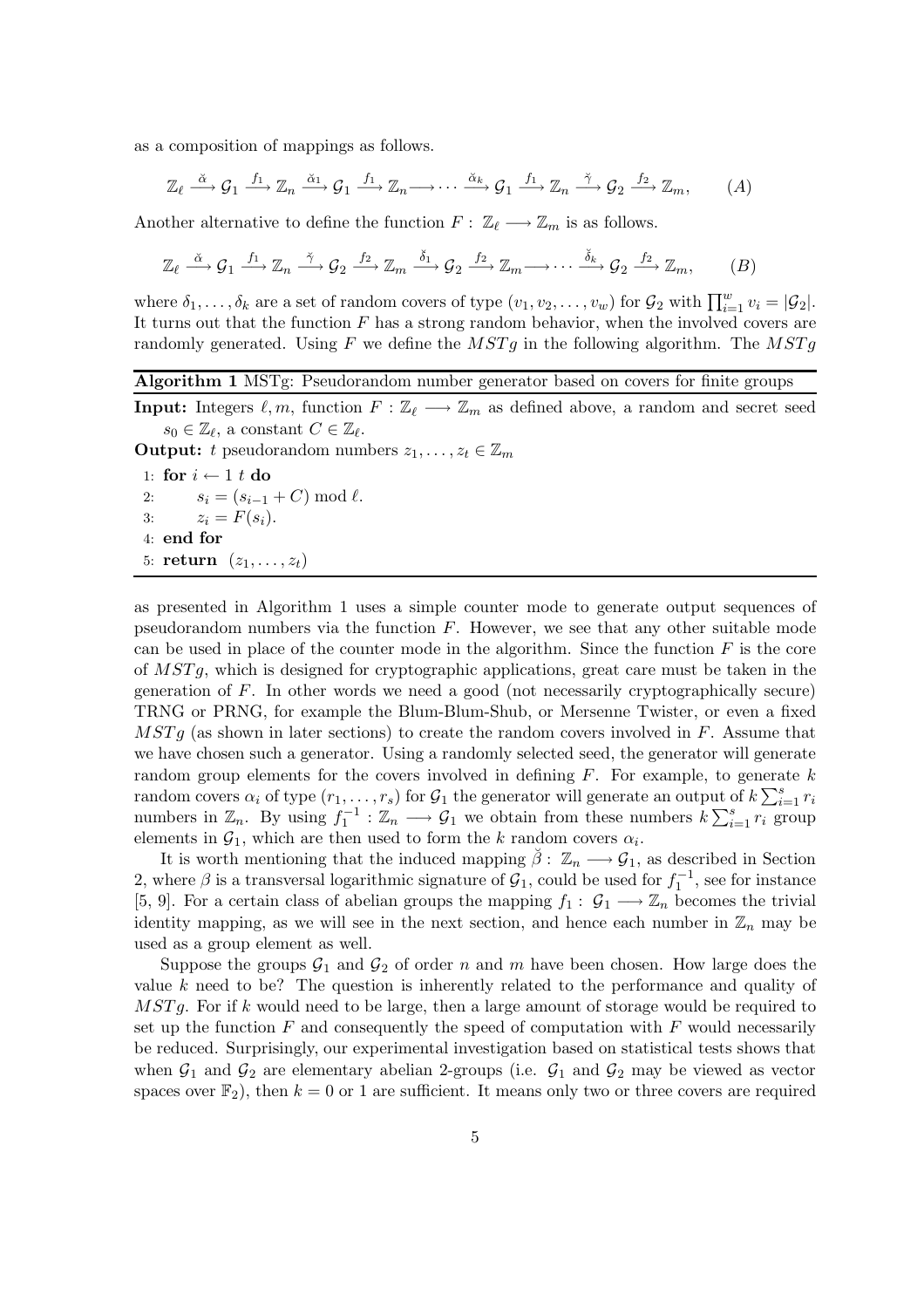for constructing function F. The implication is that  $MSTg$  is, in fact, a good pseudorandom number generator. Moreover, for these groups we may even ignore the mappings  $f_1$  and  $f_2$ , therefore the performance of the generator is highly efficient, as presented in the subsequent section.



Figure 2: Two cover MSTg.

### 4 Realization on elementary abelian 2-groups

In this section we present the realization of  $MSTg$ , for which the underlying groups are elementary abelian 2-groups. These groups may be viewed as the additive groups of the finite fields of characteristic 2 and therefore they are suitable for computer implementation.

From now on we assume that  $\mathcal{G}_1$  is an elementary abelian 2-group with  $|\mathcal{G}_1| = n = 2^N$  and  $\mathcal{G}_2$  is a subgroup of  $\mathcal{G}_1$  with  $|\mathcal{G}_2| = m = 2^M$ . The group operation will be written additively as XOR in this case, so that the groups may be realized as vector spaces over  $\mathbb{F}_2$  and their elements as binary vectors of length  $N$  and  $M$  respectively. We study  $MSTg$  based on this class of groups.

#### 4.1 Two covers  $MSTg$

Let  $\alpha$  be a random cover for  $\mathcal{G}_1$  of type  $(u_1, \ldots, u_t)$  with  $\prod_{i=1}^t u_i = \ell = 2^L$ . Also let  $\gamma$  be a random cover for  $G_2$  of type  $(r_1, \ldots, r_s)$  with  $\prod_{j=1}^s r_j = 2^N$ . Typically we choose  $L \ge N > M$ (i.e. Type (A), see previous section). We construct two covers  $MSTg$  where function  $F_{\alpha,\gamma}$ (see Figure 2) is defined using

$$
\tau_{\alpha}^{-1} : \mathbb{Z}_{2^L} \longrightarrow \mathbb{Z}_{u_1} \otimes \mathbb{Z}_{u_2} \otimes \cdots \otimes \mathbb{Z}_{u_t}
$$
\n
$$
f_1 : \mathcal{G}_1 \longrightarrow \mathbb{Z}_{2^N}
$$
\n
$$
\tau_{\gamma}^{-1} : \mathbb{Z}_{2^N} \longrightarrow \mathbb{Z}_{r_1} \otimes \cdots \otimes \mathbb{Z}_{r_s}
$$
\n
$$
f_2 : \mathcal{G}_2 \longrightarrow \mathbb{Z}_{2^M}
$$

As the block lengths  $u_1, \ldots, u_t, r_1, \ldots, r_s$  are all powers of 2, the computation of the required block indices received as image of  $\tau_{\alpha}^{-1}$  ( $\tau_{\gamma}^{-1}$  resp.) can be realized as splitting of the preimage, represented in its binary form, into parts of the appropriate length  $\log_2 u_i$ ,  $(\log_2 r_j$ , resp.). For example, taking  $\alpha = [a_{ij}]$  of type  $(2^2, 2^3, 2^2, \dots, 2)$  and an input of the form  $x = 1110100 \dots 1$ , the received indices (in binary form) are  $\tau_{\alpha}^{-1}(x) = (11, 101, 00, \dots, 1)$ , and therefore  $\breve{\alpha}(x) =$  $a_{1,3} \cdot a_{2,5} \cdot a_{3,0} \cdots a_{t,1}$ . Moreover, as the cover entries (elements of  $G_1$  and  $G_2$ ) are represented as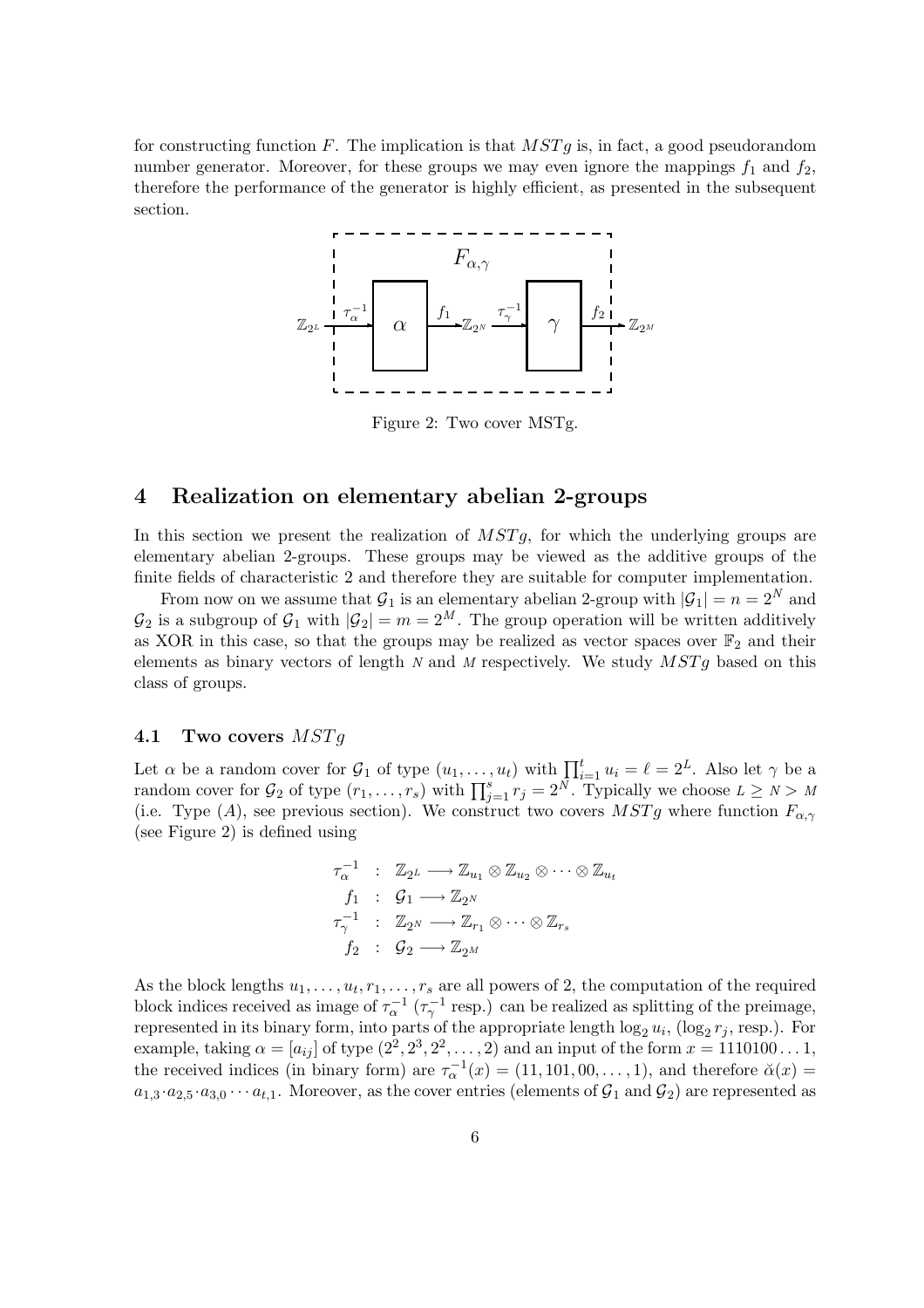binary vectors, the mappings  $f_1, f_2$  are trivial and can be ignored, so the only mathematical operation required is bitwise XOR of vectors on positions given by these indices.

Seeding the generator with  $s_0$ , we can efficiently generate a pseudorandom sequence of M-bit numbers  $z_1, z_2, z_3$ , etc., where  $z_i = F_{\alpha,\gamma}((s_0 + i \cdot C) \mod 2^L)$ .



Figure 3: Counter mode MSTg.

# 5 Statistical testing of  $MSTg$

In this section we investigate the randomness of output bit sequences from  $MSTq$  with two covers (as well as with one cover in a special case). Two significant randomness test suites are used for this purpose. The first one is the NIST Statistical Test Suite in the Special Publication 800-22 Revision 1a (Revised: April 2010) issued by the National Institute of Standards and Technology. The second is the DIEHARD Statistical Tests developed by George Marsaglia. The aim of these tests is to investigate the quality of the approach of using covers for building  $MSTq$  based on elementary abelian 2-groups. The test results presented in this paper extend the initial tests published in [10]. We particularly aim at testing MSTg with various parameters such as the order of underlying groups  $G_1, G_2$  (i.e. input / output size) and cover block size.

#### 5.1 NIST Statistical Tests Suite

To begin with we make a brief description of the strategy for statistical analysis of a random number generator by the NIST test, see [16]. The NIST Statistical Test Suite consists of 15 core tests that, by reason of different parameter inputs, can be considered as 188 statistical tests.

- (1) For each statistical test and each binary sequence (of length  $N$ ), a P-value is computed from the test statistic of this specified statistical test. A success/failure is assigned to this P-value on the basis of the significance level.
- (2) For each statistical test and each sample two further evaluations are made. The first one is the proportion of binary sequences passing the statistical test. The range of acceptable proportions is determined by the significance level and the sample size M. The second evaluation is an additional P-value computed on the basis of  $\chi^2$  test applied to the P-values in the entire sample. This additional P-value is examined to ensure the uniformity of the test sequences and is computed, based on the distribution of P-values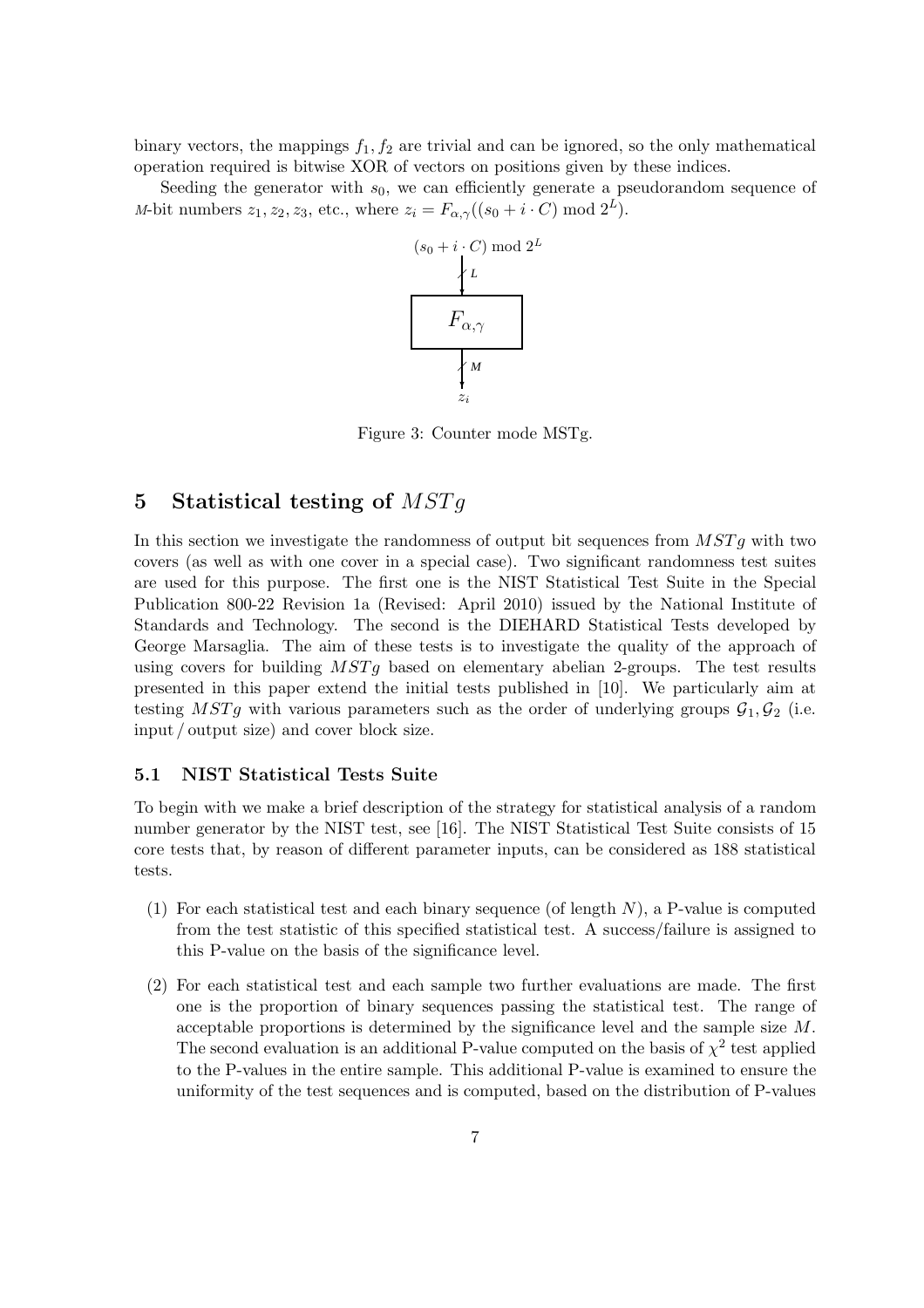obtained for the statistical test on the 10 equally divided sub-intervals between 0 and 1.

(3) A sample is considered to have passed a statistical test if the proportion in step (2) is in the interval of acceptance and the additional P-value in step (2) exceeds a certain value. If either of the two evaluations i n step (2) is not fulfilled, then the sample is labeled as suspect. If this occurred, additional samples would need to be tested. Otherwise, we say that the sample passed the test.

We fix the input parameters for each statistical test such as sequence length  $N = 10<sup>7</sup>$ (of the test binary sequence), sample size  $M = 100$  (the number of binary sequences), and significance level equal to 0.01. The strategy of our evaluation consists in generating a random<sup>1</sup>  $MSTg$  that, in turn by using a random seed, generates one sample of bit sequences of  $N \cdot M$  bits. The sample is then tested against all 15 tests in the suite simultaneously. This process is repeated 1056 times, each time using freshly generated  $MSTg$ . In other words, each tested sample comes from different generator. The percentage of samples (generators  $MSTq$ ) that passes all the tests including other data obtained from the tests will be then used to compare with other known pseudorandom number generators under the same defined condition. For this purpose, we have chosen widely used generators Blum-Blum-Shub [2], ARC4 [15], and Mersenne Twister [12]. For example, we randomly generate 1056 Blum-Blum-Shub PRNGs, each of them will generate a sample of  $M \cdot N$  bits. This sample is tested under the same conditions as those for  $MSTq$ . This way provides an adequate comparison of the test results of MST g with other generators. Table 1 presents the results of the NIST statistical test of different versions of  $MSTg$  including the generators Blum-Blum-Shub (BBS), ARC4 and Mersenne Twister (MT). Notice that Mersenne Twister is not suitable for cryptographic applications. Some explanations need to be included for the reading of the table. As described above all 15 NIST tests on a sample of 100 bit sequences of size  $10^7$  each reports a set of 188 P-values, for short we call it P-value set. Thus there are 1056 P-value sets. The column  $f_0$ gives the total number of P-value sets that pass the NIST tests. The column  $f_i$ ,  $i = 1, 2, 3, 4$ , records the entire number of P-value sets, which have exactly i "defect" P-values; column  $f_{5+}$  shows number of P-value sets of 5 or more "defect" P-values. The column  $f_{max}$  gives the maximum number and  $f_{aver}$  the average number of defect P-values (for a P-value set) for each NIST test. Column  $\#c$  gives the number of covers used in the corresponding version of  $MSTg$ . Column C gives the prime constant used in the counter mode.

### 5.2 DIEHARD Battery of Tests

The Diehard Battery of Tests of Randomness is provided by George Marsaglia [11]. The Diehard Test Suite is composed of 18 tests and as the number of P-value varies over tests, it provides 219 P-values entirely. For each test we generate a random<sup>2</sup>  $MSTg$  and use it to produce binary sequence of fixed length 10 MBytes which is tested against all 18 test simultaneously. We rerun this process 50160 times, using a newly generated  $MSTg$  for each

<sup>&</sup>lt;sup>1</sup> It is well-known that the Blum-Blum-Shub generator produces high quality bit sequences, so we use it to initialize covers for each tested  $MSTq$ . Parameters of the generator are the same as of the tested version, see Table 1 (BBS). Blum-Blum-Shub, however, can be replaced by any good (not necessarily cryptographically secure) PRNG or TRNG, as pointed out in later sections.

<sup>&</sup>lt;sup>2</sup> The same Blum-Blum-Shub generator as for NIST test is used to initialize  $MSTg$  for Diehard test.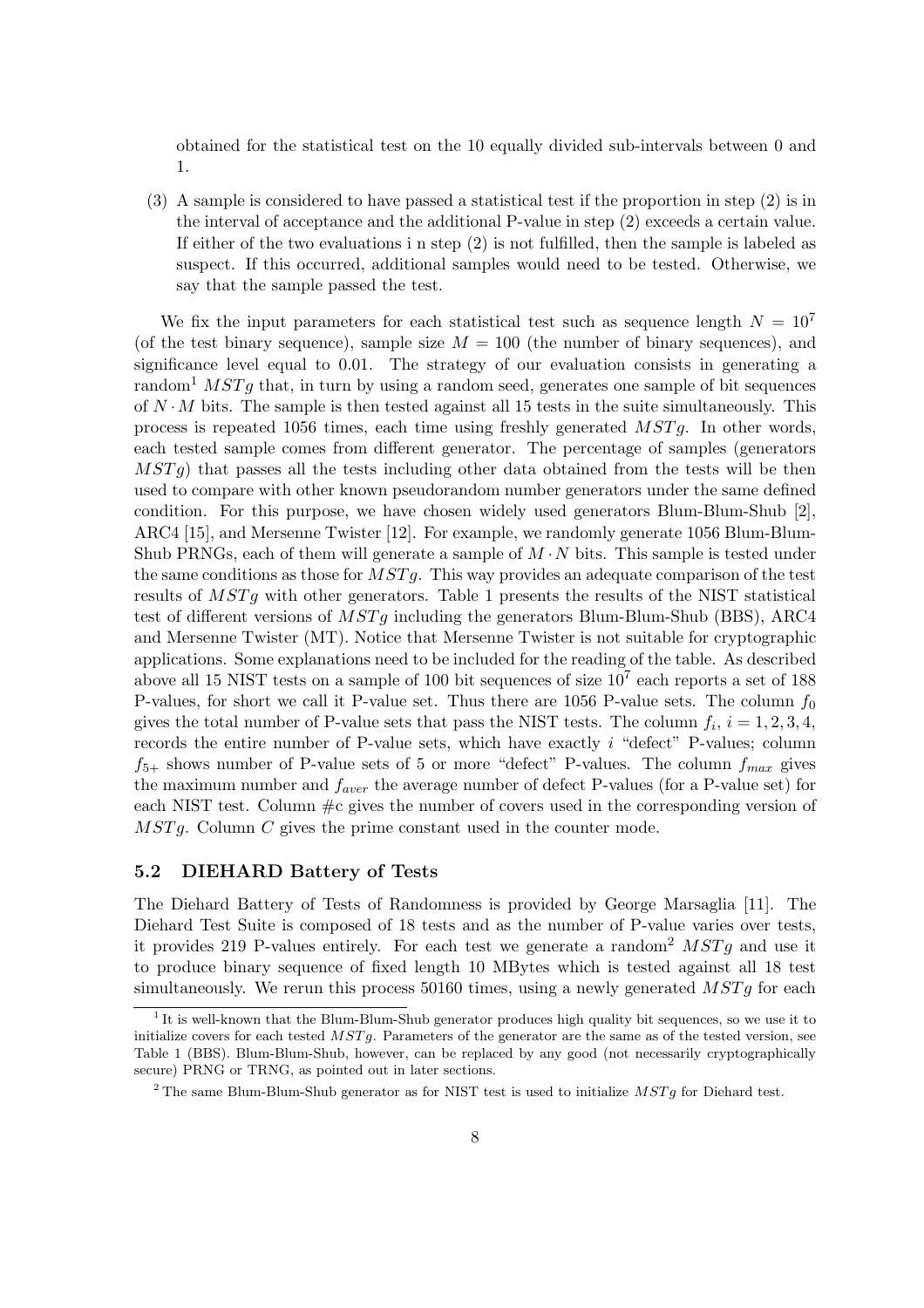repeat. Contrary to the NIST test suite, the Diehard test suite does not suggest a method of how to interpret the test results. These are often evaluated (and interpreted) differently. We make a stringent condition to interpret a generator as having passed the Diehard test by requiring that all 219 P-values for a given (fixed) sequence have to belong to some chosen interval  $I_1$ , see Table 2. This is in fact a strong requirement, because for a truly random sequence, not all of its P-values would necessary belong to such a fixed interval. Under such a criterion the proportion of sequences passing the Diehard test will strongly be reduced. We compare the proportion of passed sequences using different conditions (intervals) produced by  $MSTg$  with the outputs from Blum-Blum-Shub (BBS), ARC4 and Mersenne Twister (MT). The results are summarized in the Table 2. Column  $FB$  records the total number of the so called "FAILS BIG" P-values, i.e. P-values that are not in  $I_6$ .

# 6 Security of  $MSTg$

The test results in the previous section show in particular that all tested  $MSTg$  generate good output sequences that pass all the NIST and Diehard tests. For cryptographic applications we suggest that two or three random covers with block size at least 16 should be used for each  $MSTq$ . We prefer to use prime numbers for the constant C in the counter mode if two covers are used, even though it is not necessary. For one cover version, the usage of primes is virtually essential, see also notes in Table 1.

For the completeness, we recall the argumentation about the security of  $MSTq$  from [10]. Let  $\mathcal{G}_1$  be an elementary abelian 2-group of order  $|\mathcal{G}_1| = n = 2^N$  having XOR as the group operation. Let  $G_2$  be a subgroup of  $G_1$  with  $|G_2| = m = 2^M$ . Suppose we construct a random  $MSTg$  of Type  $(A)$  as shown in Section 3. For simplicity we choose, for example,  $\ell = n = |\mathcal{G}_1|, k = 0$  and we generate two random covers  $\alpha$  and  $\gamma$  for  $\mathcal{G}_1$  and  $\mathcal{G}_2$ . Then  $F = \check{\gamma} \circ \check{\alpha} : \mathbb{Z}_{2^N} \longrightarrow \mathbb{Z}_{2^M}$ , the composition of  $\check{\alpha} : \mathbb{Z}_{2^N} \longrightarrow \mathbb{Z}_{2^N}$  and  $\check{\gamma} : \mathbb{Z}_{2^N} \longrightarrow \mathbb{Z}_{2^M}$  is the function presenting the generator. Recall that the bijections  $f_1$  and  $f_2$  for the identification of  $\mathcal{G}_1$  with  $\mathbb{Z}_{2^N}$  and  $\mathcal{G}_2$  with  $\mathbb{Z}_{2^M}$  become the identity functions and therefore can be ignored.

One of the main questions regarding the security of the generator is whether we are able to determine the seed from a given output sequence. Actually, for  $MSTg$ , this is equivalent to the problem of invertibility of the function  $F$ . In the following we present argumentation showing that for  $MSTg$  based on sufficiently large groups this problem is computationally infeasible. If we would make use of the cryptographic hypothesis from Section 2 stating, that random covers induce one-way functions, we would readily have the answer. Instead, we provide a proof without using the hypothesis when covers are used in an appropriate manner.

To begin with, we first make a simple but important remark that we can ensure that  $\alpha$ and  $\gamma$  together cannot be replaced by a single cover  $\beta$  for  $\mathcal{G}_2$ , having the same type as  $\alpha$ . This can be checked efficiently by computing at most  $\sum_{i=1}^{t} u_i$  appropriate chosen inputs, where  $(u_1, \ldots, u_t)$  is the type of  $\alpha$  (for more details see below). The probability that the randomly generated covers  $\alpha$  and  $\gamma$  can be replaced by a single cover  $\beta$  is actually negligible.

Now the mapping  $\check{\gamma}$  :  $\mathbb{Z}_{2^N} \longrightarrow \mathbb{Z}_{2^M}$  could be considered as a compression function of N bit to M bit. Since this function is constructed using random group elements of  $\mathcal{G}_2$ , it is expected that for each output  $z \in \mathbb{Z}_{2^M}$  there are on average  $2^{N-M}$  elements  $y \in \mathbb{Z}_{2^N}$  such that  $\breve{\gamma}(y) = z$ , see [17]. Let  $Y \subset \mathbb{Z}_{2^N}$  denote the set of  $2^{N-M}$  preimages y of z. It should be noted that the set  $Y$  is not determined and experimental results also show that  $Y$  behaves like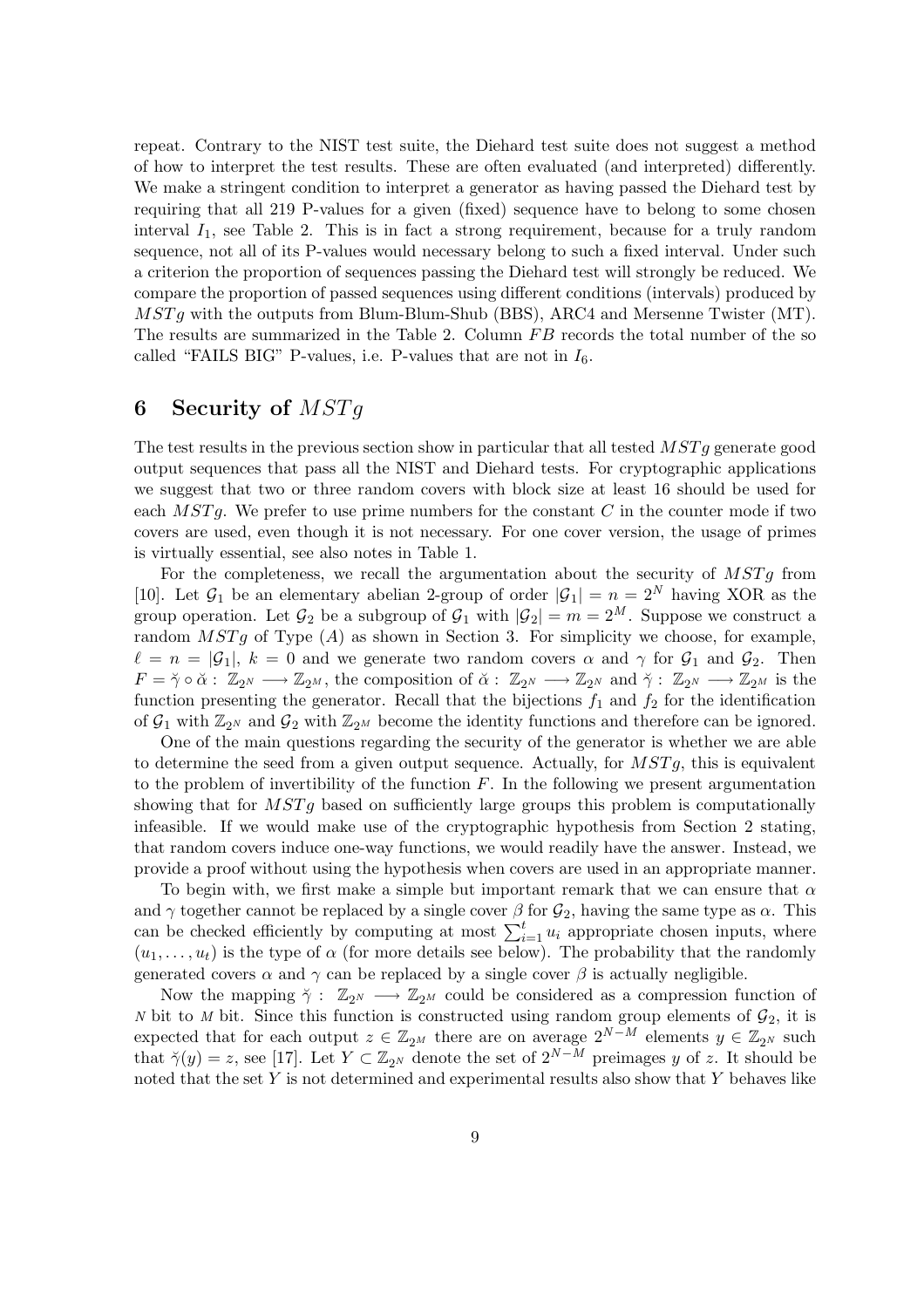| PRNG       | input size<br>$(\log_2 \ell)$ [bit] | output size<br>$(\log_2 m)$ [bit] | block size $\#c$     |                | $C^*$     | $f_{aver}$ $f_0/R_N$ $f_{max}$ |                | $f_0$ | $f_1$             |               |       |                | $f_2$ $f_3$ $f_4$ $f_{5+}$ |
|------------|-------------------------------------|-----------------------------------|----------------------|----------------|-----------|--------------------------------|----------------|-------|-------------------|---------------|-------|----------------|----------------------------|
|            | 512                                 | 256                               | 256                  | $\overline{2}$ | $p_{512}$ | 0.757 0.473                    | 5              | 499   | 383 122           |               | 38 12 |                | 2                          |
|            |                                     |                                   | 16<br>$\overline{4}$ |                |           | 0.772 0.473                    | 5              | 500   | 364 136           |               | 48    | 5              | 3                          |
|            |                                     |                                   |                      |                |           | 0.764 0.486                    | 7              | 513   | 346 148           |               | 36 10 |                | 3                          |
|            | 256                                 | 192                               | 256                  |                |           | 0,746 0,479                    | 6              | 506   |                   | 373 135 28 11 |       |                | 3                          |
|            |                                     |                                   | 16                   | $\overline{2}$ | $p_{256}$ | 0,774 0,473                    | 5              | 499   | 367 133           |               | 47    | 7              | 3                          |
|            |                                     |                                   | $\overline{4}$       |                |           | 0,747 0,473                    | 6              | 499   | 377               | 140           | 33    | $\overline{4}$ | 3                          |
|            | 256                                 | 128                               | 256                  |                |           | 0.759 0.470                    | 6              | 496   |                   | 382 131       | 34    | 10             | 3                          |
|            |                                     |                                   | 16                   | $\overline{2}$ | $p_{256}$ | 0.748 0.485                    | 8              | 512   | 359 140           |               | 35    | 8              | 2                          |
|            |                                     |                                   | $\overline{4}$       |                |           | 0,769 0,457                    | 5              | 483   | 399 122           |               | -41   | 9              | 2                          |
| MSTg       | 192                                 | 128                               | 256                  | $\overline{2}$ | $p_{192}$ | 0.696 0.512                    | 6              |       | 541 349 126 28 11 |               |       |                | 1                          |
|            |                                     |                                   | 16                   |                |           | 0.766 0.477                    | 5              | 504   | 356 149           |               | 34 12 |                | 1                          |
|            |                                     |                                   | $\overline{4}$       |                |           | 0.736 0.500                    | 6              | 528   | 341 140           |               | 38    | 5              | 4                          |
|            | 128                                 | 64                                | 256                  |                | $p_{128}$ | 0,736 0,501                    | $\overline{7}$ | 529   | 351 120           |               | 43    | 10             | 3                          |
|            |                                     |                                   | 16                   | $\overline{2}$ |           | 0,724 0,479                    | 6              | 506   | 385 125           |               | 32    | 7              | 1                          |
|            |                                     |                                   | $\overline{4}$       |                |           | 0,768 0,457                    | 5              | 483   |                   | 386 144 36    |       | 6              | 1                          |
|            | 64                                  | 64                                | 256                  | $\overline{2}$ | $p_{64}$  | 0.736 0.489                    | 7              |       | 516 361 133 38    |               |       | 6              | $\overline{2}$             |
|            |                                     |                                   | 16<br>4              |                |           | 0.723 0.494                    | 6              | 522   | 362 129           |               | 31    | 10             | 2                          |
|            |                                     |                                   |                      |                |           | 0,746 0,491                    | 5              | 519   |                   | 355 126 46    |       | 7              | 3                          |
|            | 64                                  | 64                                | 256                  |                | $p_{64}$  | 0.721 0.485                    | 5              |       | 512 385 110       |               | 42    | $\overline{5}$ | $\overline{2}$             |
|            |                                     |                                   | 16                   | -1             |           | 0,751 0,482                    | 5              | 509   |                   | 357 143 39    |       | 7              | 1                          |
|            |                                     |                                   | $\overline{4}$       |                |           | 0,797 0,475                    | 8              | 502   |                   | 357 135 44 10 |       |                | 8                          |
| <b>BBS</b> | 1024                                | 1                                 |                      |                |           | 0.759 0.474                    | 5              | 501   | 370 134 41        |               |       | 9              | 1                          |
| ARC4       | 256                                 | 8                                 |                      |                |           | 0.719 0.500                    | 6              | 528   | 361               | 120           | 38    | $\overline{2}$ | 7                          |
| MT         | 64                                  | 64                                |                      |                |           | 0.712 0.491                    | 6              |       | 518 371 130       |               | 30    | 5              | $\overline{2}$             |

All statistical tests have been carried out on the CRAY XT6m of the University of Duisburg-Essen. For each PRNG we carried out 1056 tests using the NIST Statistical Test Suite. Each test analyzed an output sequence of  $10^9$  bits generated by using a unique random seed. Moreover, each  $MSTg$ output is created by a different generator, filled with randomly generated entries. On a single processor one NIST test of a  $10^9$  bit sequence took approximately 5 hours.

 $R_N = 1056,$ 

 $p_{512}$  = 8099619925894334754391218150220793215016775072154324214616073694588666106395-884566208317015031824331054658856397189902771195214256887047114552591227151737,  $p_{256} = 40938685753732063808824485997586458199112190403957785849807364652597453052901,$ 

 $p_{192} = 4915468052689477438875902348727949892504679620891044976651,$ 

 $p_{128} = 237285956799898977113083501268719939217,$ 

 $p_{64}$  = 11895088228400396813.

<sup>∗</sup> We have experimentally evaluated the primes C for most of the tested versions of MSTg. Used values keep  $|L - \log_2 C| \approx 1 \pm 0.7$ , where L is the input size in bits  $(L = \log_2 \ell)$ . The "optimal" value for C modifies each of the pointers  $(j_1, \ldots, j_s)$  after every cycle and simultaneously keeps the use of all cover entries approximately uniform. As the input is computed mod  $2^L$ , the prime is used to prevent the generator to run into a cycle with the period smaller than  $2<sup>L</sup>$ . To improve the performance, the constant  $C = 1$  could be used instead of a prime.

Table 1: The test results of NIST.

a random set taking from the universe of size  $2^N$ . Define  $X := \check{\alpha}^{-1}(Y)$ . Again, on average, we may expect that  $|X| = 2^{N-M-\delta}$  with  $0 \le \delta \le 2$ , [18]. This set X must contain the seed  $s_0$ , for which  $F(s_0) = z$ . An exhaustive search needs to be done to determine  $s_0$ , and this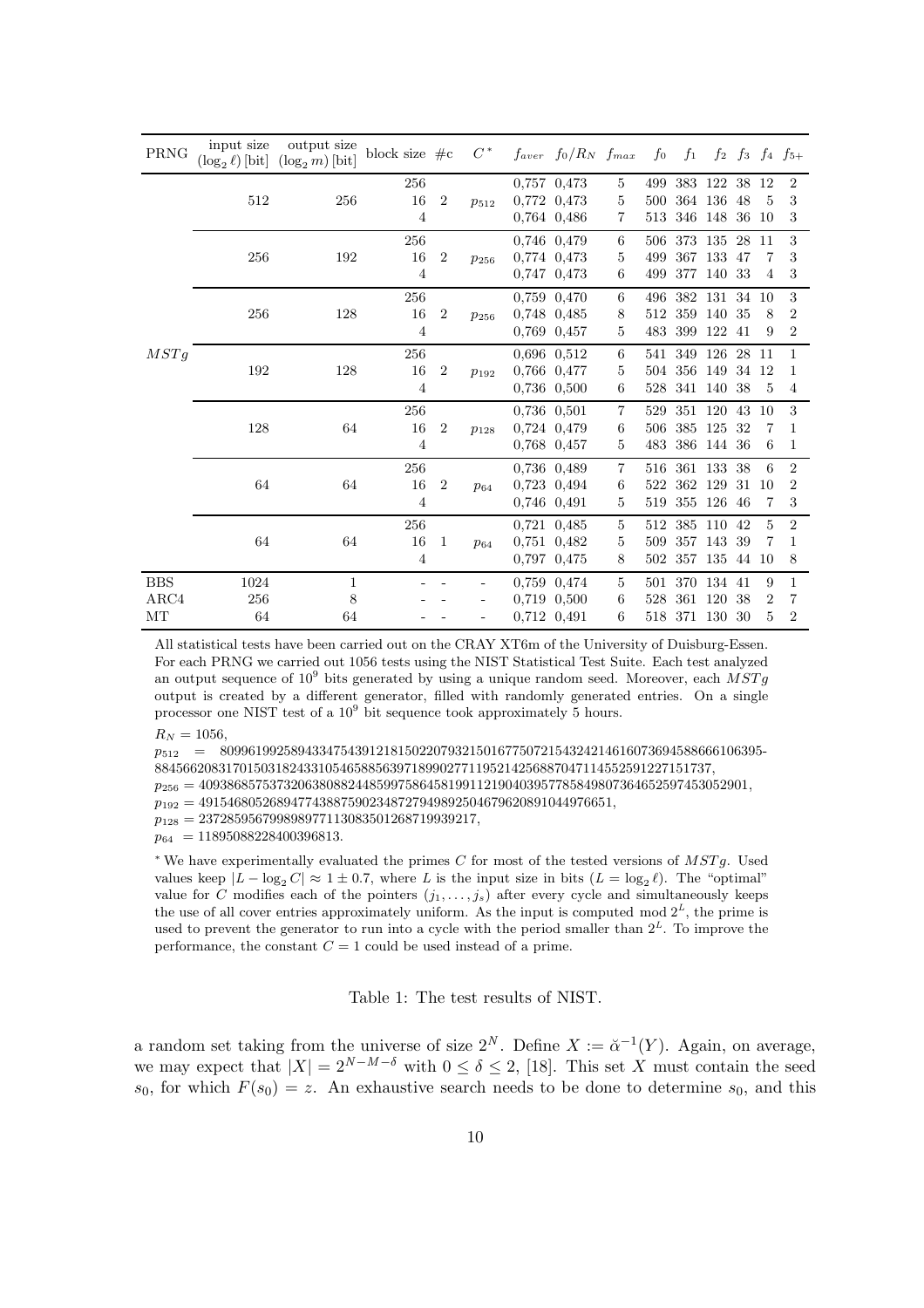| PRNG       | input size<br>$(\log_2 \ell)$ [bit] | output size<br>$(\log_2 m)$ [bit] | block size $\#c$ |                | C         | $I_1$ | I <sub>2</sub> | $I_3$                              | $I_4$                   | $I_5$       | $I_6$ | FB  |
|------------|-------------------------------------|-----------------------------------|------------------|----------------|-----------|-------|----------------|------------------------------------|-------------------------|-------------|-------|-----|
| MSTq       | 512                                 | 256                               | 256              | 2              | $p_{512}$ | 3040  |                | 25504 34116 46504                  |                         | 48897       | 49439 | 724 |
|            |                                     |                                   | $16\,$           |                |           | 3159  |                | 25413 34066 46447                  |                         | 48880       | 49436 | 728 |
|            |                                     |                                   | 4                |                |           | 3089  | 25271          |                                    | 33994 46329             | 48878       | 49452 | 712 |
|            | 256                                 | 192                               | 256              |                |           |       |                | 3078 25348 34099 46452 48873       |                         |             | 49454 | 710 |
|            |                                     |                                   | $16\,$           | $\overline{2}$ | $p_{256}$ | 3056  |                | 25294 34100                        | 46345                   | 48828       | 49390 | 773 |
|            |                                     |                                   | $\overline{4}$   |                |           | 3109  | 25349          | 34063                              | 46436                   | 48878       | 49462 | 708 |
|            | 256                                 | 128                               | 256              |                |           | 3049  | 25327          |                                    | 34058 46374 48868 49459 |             |       | 704 |
|            |                                     |                                   | 16               | $\overline{2}$ | $p_{256}$ | 3065  | 25361          | 34045                              | 46374 48826             |             | 49441 | 721 |
|            |                                     |                                   | $\overline{4}$   |                |           | 3048  | 25212          | 34024 46493 48885                  |                         |             | 49472 | 697 |
|            | 192                                 | 128                               | 256              |                |           | 2993  |                | 25204 34026 46501                  |                         | 48886       | 49435 | 732 |
|            |                                     |                                   | 16               | $\overline{2}$ | $p_{192}$ | 3119  | 25350          |                                    | 34062 46418 48913       |             | 49435 | 732 |
|            |                                     |                                   | 4                |                |           | 3084  | 25279          | 34031                              | 46395                   | 48875       | 49425 | 738 |
|            | 128                                 | 64                                | 256              |                |           |       | 3000 25253     | 33900                              | 46482 48901             |             | 49437 | 732 |
|            |                                     |                                   | $16\,$           | $\overline{2}$ | $p_{128}$ | 2984  | 25219          | 34003                              |                         | 46534 48916 | 49447 | 715 |
|            |                                     |                                   | $\overline{4}$   |                |           | 3011  | 25241          | 34117                              |                         | 46471 48836 | 49436 | 728 |
|            | 64                                  | 64                                | 256              | $\overline{2}$ | $p_{64}$  | 3061  | 25199          | 33996                              | 46376                   | 48855       | 49423 | 739 |
|            |                                     |                                   | 16               |                |           | 3005  | 25199          | 34020                              | 46487                   | 48877       | 49455 | 711 |
|            |                                     |                                   | $\overline{4}$   |                |           | 3061  | 25300          | 33970                              | 46437                   | 48900       | 49471 | 692 |
|            | 64                                  | 64                                | 256              | 1              | $p_{64}$  | 2968  | 25230          | 34157                              | 46442 48819             |             | 49406 | 759 |
|            |                                     |                                   | 16               |                |           | 3137  | 25341          |                                    | 33996 46417 48871       |             | 49442 | 724 |
|            |                                     |                                   | $\overline{4}$   |                |           | 3108  | 25392          | 33999                              | 46486                   | 48893       | 49475 | 693 |
| <b>BBS</b> | 1024                                | $\mathbf 1$                       |                  |                |           |       | 3053 25231     |                                    | 34070 46431 48886       |             | 49442 | 720 |
| $\rm ARC4$ | 256                                 | 8                                 |                  |                |           |       | 3054 25368     | 33971                              | 46361                   | 48920       | 49449 | 712 |
| MT         | 64                                  | 64                                |                  |                |           |       |                | 3044 25236 34000 46446 48873 49427 |                         |             |       | 736 |

All statistical tests have been carried out on the CRAY XT6m of the University of Duisburg-Essen. For each PRNG we carried out 50160 tests using the Diehard Battery of Tests. Each test analyzed an output bit sequence of size 10 MBytes, generated by using a unique random seed. Each  $MSTg$ output is generated from a different generator.

 $R_D = 50160,$ 

 $I_1 = [0.005, 0.995],$  $I_2 = [0.001, 0.999],$  $I_3 = [0.0005, 0.9995],$  $I_4 = [0.00005, 0.99995],$  $I_5 = [0.000005, 0.999995]$  $I_6 = [0.000001, 0.999999]$ ,

 $p_{512}, \ldots, p_{64}$ , see Table 1.

Table 2: The test results of Diehard.

search has a complexity of size  $\mathcal{O}(2^{N-M-\delta-1})$ . Thus if  $N-M$  is sufficiently large, say larger than 100, it is computationally impossible to determine  $s_0$ . The one-way-ness of F provides sufficient evidence about the security of  $MSTg$  against the determination of the seed (when long output sequences are produced). This is similar to the case where strong encryption systems, for example AES, RSA, are used to build pseudorandom number generators.

An interesting property of the mappings  $\check{\alpha}$  and  $\check{\gamma}$  is that their outputs should have a strong independency. For example, consider the mapping  $\check{\alpha}$ . Let x and x' be two different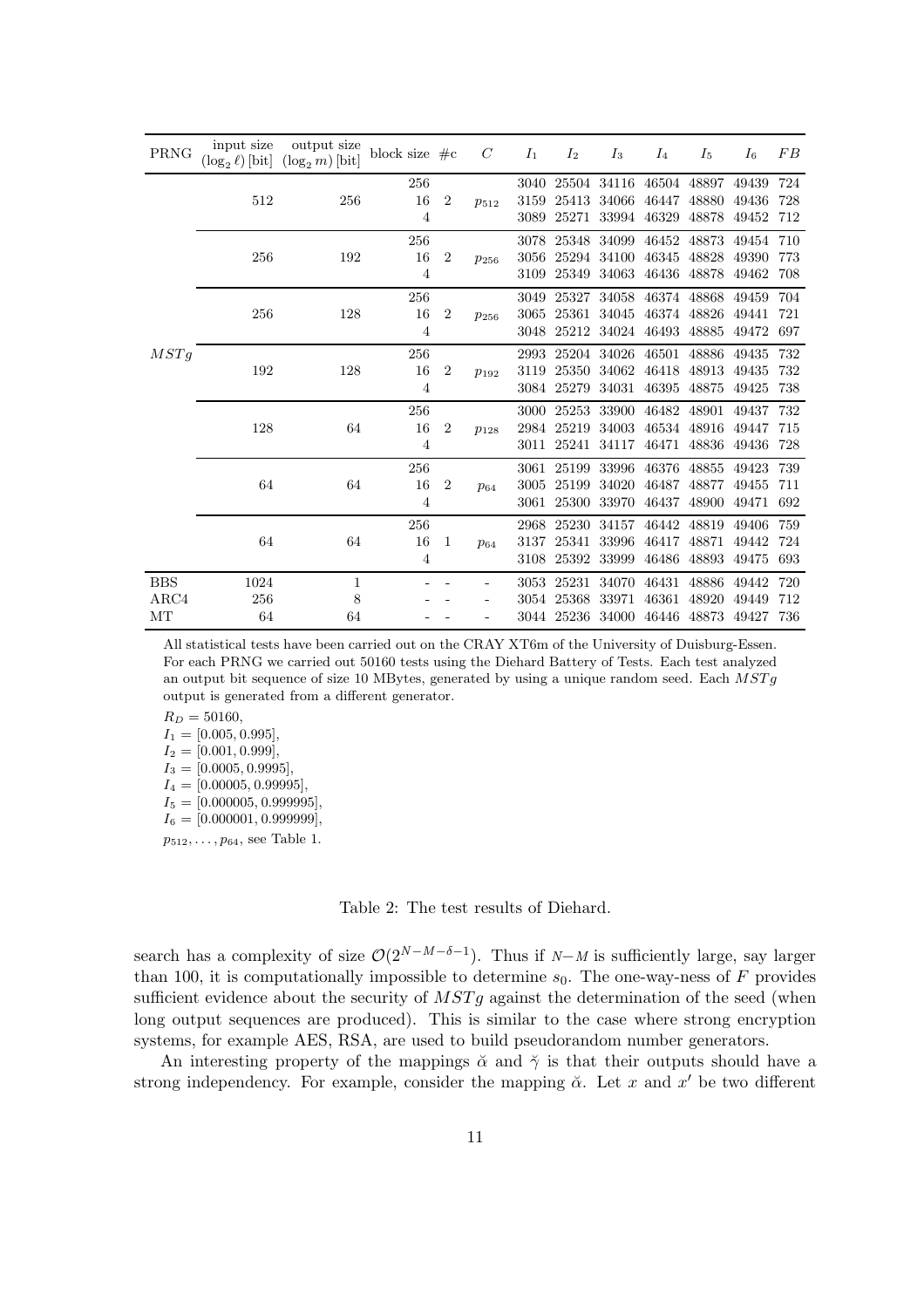given input for  $\check{\alpha}$ . Let  $\alpha = [A_1, \ldots, A_t]$  with  $A_i = \{a_{i1}, \ldots, a_{i j_{r_i}}\}, i = 1, \ldots, t$ . Assume  $\breve{\alpha}(x) = \sum_{i=1}^t a_{i j_i}$  and  $\breve{\alpha}(x') = \sum_{k=1}^t a_{i k_i}$ . Then there exists at least a value i such that  $j_i \neq k_i$ . On the other hand since the elements for the cover are randomly generated from a large group  $G_1$  and since the proportion  $\sum_{i=1}^t u_i/|G_1|$  is very small, it is with a very high probability that  $a_{ij_i} \neq a_{ik_i}$  (a precise formula for the probability can be derived by using the results from the classical occupancy problem, see for example [13], p. 53). This implies that each bit-position of outputs  $\breve{\alpha}(x')$  and  $\breve{\alpha}(x)$  differ with the probability 1/2, or put in another way, both outputs differ in about half of their bits. The fact that any  $MSTg$  with one random cover passes the randomness tests as shown above (i.e. their output bit sequences are not distinguishable from a truly random sequence) is a further indication of this property.

Return to the case of MSTg with two random covers. Let  $z_1 = F(s_0)$  and  $z_2 = F((s_0 +$ C) mod  $2^N$ ) be two outputs of  $MSTg$ , for which  $s_0$  is unknown. From the discussion above  $y_1 = \breve{\alpha}(s_0)$  and  $y_2 = \breve{\alpha}((s_0 + C) \mod 2^N)$  are independent, thus the information of  $z_1$  and  $z_2$  does not in general reduce the complexity of finding the correct preimage  $y_1$  of  $z_1$ , i.e.  $y_1 = \tilde{\gamma}^{-1}(z_1)$ , which is then used to determine  $s_0$ . At last, but not least, notice that the composition of  $\check{\alpha}$  and  $\check{\gamma}$  makes use of two incompatible operations. The first one is the XOR operation applied on cover elements and the second is the partition of a given bit sequence of length N into s subsequences of size  $\log_2 r_1, \ldots, \log_2 r_s$ , where each subsequence is used as a pointer to the block with randomly generated elements (picking one).

Determining an accurate complexity of computing the seed  $s_0$  for a given output sequence  $z_1, \ldots, z_t$  of MSTq appears to be very difficult, but such a rigorously mathematical result would prove the security of the generator.

# **6.1** The reconstruction of  $\beta$  (with  $\breve{\beta} \simeq \breve{\gamma} \circ \breve{\alpha}$ )

In a special case, multiple covers, say  $\alpha$  and  $\gamma$ , can together be replaced by a single cover  $\beta$ . In other words, there is a cover  $\beta$  such that  $\check{\beta}(x) = \check{\gamma} \circ \check{\alpha}(x)$  for all inputs  $x \in \mathbb{Z}_n$ , where  $\alpha$ is a random cover of type  $(u_1, \ldots, u_t)$  for  $\mathcal{G}_1$ , with  $\prod_{i=1}^t u_i = n$ , and  $\gamma$  is a random cover for  $\mathcal{G}_2$ . The cover  $\beta$  for  $\mathcal{G}_2$  is of the same type as  $\alpha$ . However the probability for the existence of such a  $\beta$  is very small. Actually, we may carry out a simple test to rule out this case. Firstly, we use the three steps below to build the cover  $\beta$ . By using the two sided transformation on β, see [9], we may assume that the first  $t-1$  blocks contain the identity element, denoted here as 1. We construct  $\beta := [B_1, \ldots, B_t] = (b_{ij})$  of type  $(u_1, \ldots, u_t)$  as follows:

- (1) Set all  $b_{i,1} = 1$ , for all  $i = 1, ..., t 1$ .
- (2) For each  $j_t \in \mathbb{Z}_{u_t}$  construct  $x_{j_t} \longmapsto (1, 1, \ldots, 1, j_t)$  and set  $b_{t,j_t} = \tilde{\gamma}(\tilde{\alpha}(x_{j_t}))$ . After this step, block  $B_t$  is fully assembled. Set  $z = \breve{\gamma}(\breve{\alpha}(x_1)).$
- (3) Construct blocks  $B_{t-1}, \ldots, B_1$ . For block  $B_i$  use  $x_{j_i} \longmapsto (1, \ldots, 1, j_i, 1, \ldots, 1)$ , for all  $j_i \in \mathbb{Z}_{u_i} \setminus \{1\}$ , and set  $b_{i,j_i} = \breve{\gamma}(\breve{\alpha}(x_{j_i})) \cdot z^{-1}$ .

Then we generate a reasonable amount of random inputs x and verify whether  $\check{\beta}(x) \stackrel{?}{=}$  $\check{\gamma} \circ \check{\alpha}(x)$ . As the covers used in  $MSTq$  are all randomly generated and the block size is at least sixteen, see Remark 6.2, the actual probability of the success is negligible. Practically, the first randomly chosen input fails the verification step already.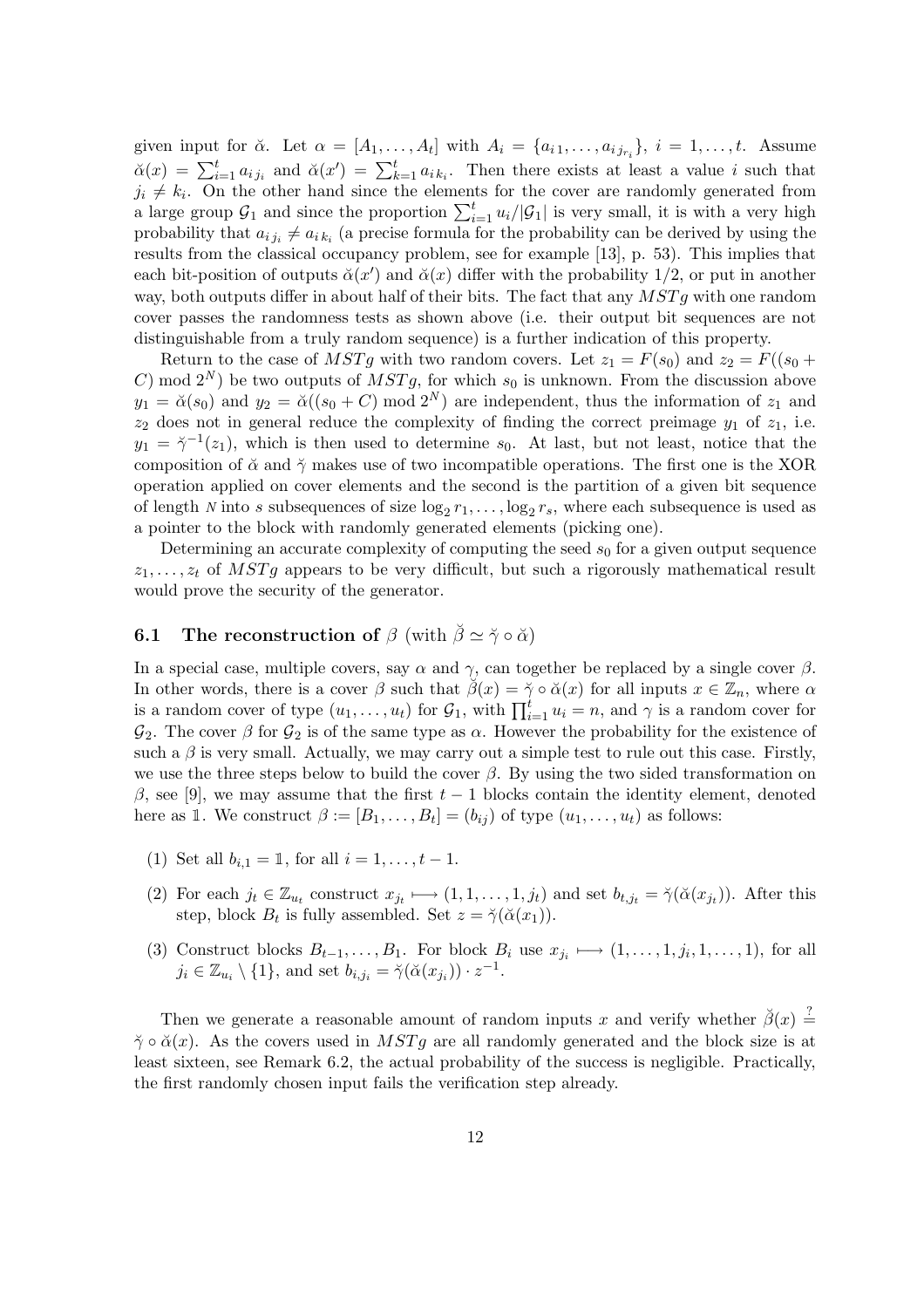**Remark 6.1** The goal of this remark is to show, that random covers of type  $(2, 2, \ldots, 2)$ should not be used for MSTq in cryptographical applications. Let  $\alpha$  be a cover of type  $(r_1, \ldots, r_n) = (2, \ldots, 2)$  for an elementary abelian 2-group G of order  $2^n$ . We may identify G with the vector space of dimension n over  $\mathbb{F}_2$ , denoted by  $V_n$ . Without loss of generality, we can assume that the first element of each block of  $\alpha$  is the identity, i.e. zero vector (see normalization and translation operations in [19]). The set of all second entries of the blocks of  $\alpha$  span a subspace U of  $V_n$ . With the probability  $\prod_{k=1}^n (1 - 2^{-k})$ , which is roughly 1/4, U equals  $V_n$ , i.e. the set of the second elements of  $\alpha$  forms a basis for  $V_n$ . In such a case,  $\alpha$  is a tame logarithmic signature and its induced mapping is linear and therefore the Basis attack in Section 6.4 can be applied. Even if  $U \neq V_n$  the covers with block size 2 are close to the "linear case", i.e. all the elements of  $U$  can be efficiently factorized.

**Remark 6.2** Because of the previous remark, we may assume that the size of the blocks of  $\alpha$  is at least 4. In this case we show with a following small example, that a cover  $\beta$  with  $\breve{\beta} \simeq \breve{\gamma} \circ \breve{\alpha}$  can not generally be constructed. Let  $\alpha$  for  $\mathcal{G}_1 = \mathbb{F}_2^4$  and  $\gamma$  for  $\mathcal{G}_2 = \mathbb{F}_2^3$  be random covers with two blocks of size 4. Without loss of generality, we assume that the first element of each block of  $\alpha$  and  $\gamma$  is the identity, i.e. zero vector, denoted here as 0000 (resp. 000). The remaining elements of  $\alpha$  and  $\gamma$  are randomly generated and therefore independent. Let  $\alpha$ ,  $\gamma$  and a cover  $\beta$  constructed after the three steps of the algorithm above be as follows.

α = 0000 ∗ ∗ a 0000 ∗ ∗ b , γ = 000 h1,<sup>2</sup> h1,<sup>3</sup> h1,<sup>4</sup> 000 h2,<sup>2</sup> h2,<sup>3</sup> h2,<sup>4</sup> , β = 000 ∗ ∗ γ˘(a) 000 ∗ ∗ γ˘(b) 

Take an input  $x = 15$ , i.e.  $x \mapsto (11, 11)$  in binary. Then

$$
\breve{\gamma}(\breve{\alpha}(11 \mid 11)) = \breve{\gamma}(a \oplus b) \stackrel{!}{=} \breve{\gamma}(a) \oplus \breve{\gamma}(b) = \breve{\beta}(11 \mid 11).
$$

Let  $a = (a_1 || a_2)$ ,  $b = (b_1 || b_2)$ , where  $a_i, b_i \in \mathbb{F}_2^2$ ,  $i = 1, 2$ . Now consider the case such that  $a_i \neq b_i$ ,  $a_i, b_i \neq 00$ , for  $i = 1, 2$ . (Clearly, this condition cannot be satisfied if block size is 2. With block size  $\lambda$  it happens in 6 of 16 cases for each block.) Therefore

$$
\breve{\gamma}(a_1 \oplus b_1 \mid a_2 \oplus b_2) = \breve{\gamma}(a_1 \mid a_2) \oplus \breve{\gamma}(b_1 \mid b_2)
$$
  

$$
h_{1,(a_1 \oplus b_1)} \oplus h_{1,(a_2 \oplus b_2)} = h_{1,a_1} \oplus h_{2,a_2} \oplus h_{1,b_1} \oplus h_{2,b_2},
$$

where both  $a_i, b_i$  are different pointers to the block i of  $\gamma$ , each indexing a randomly generated non-identity element. The sum  $a_i \oplus b_i$  gives the pointer to the remaining non-identity element of the block i. Thus  $\tilde{\beta} \simeq \tilde{\gamma} \circ \tilde{\alpha}$  implies a linear relation among the elements of  $\gamma$ , which is, however, in contradiction to the assumption that all (non-identity) elements of  $\gamma$  are independent.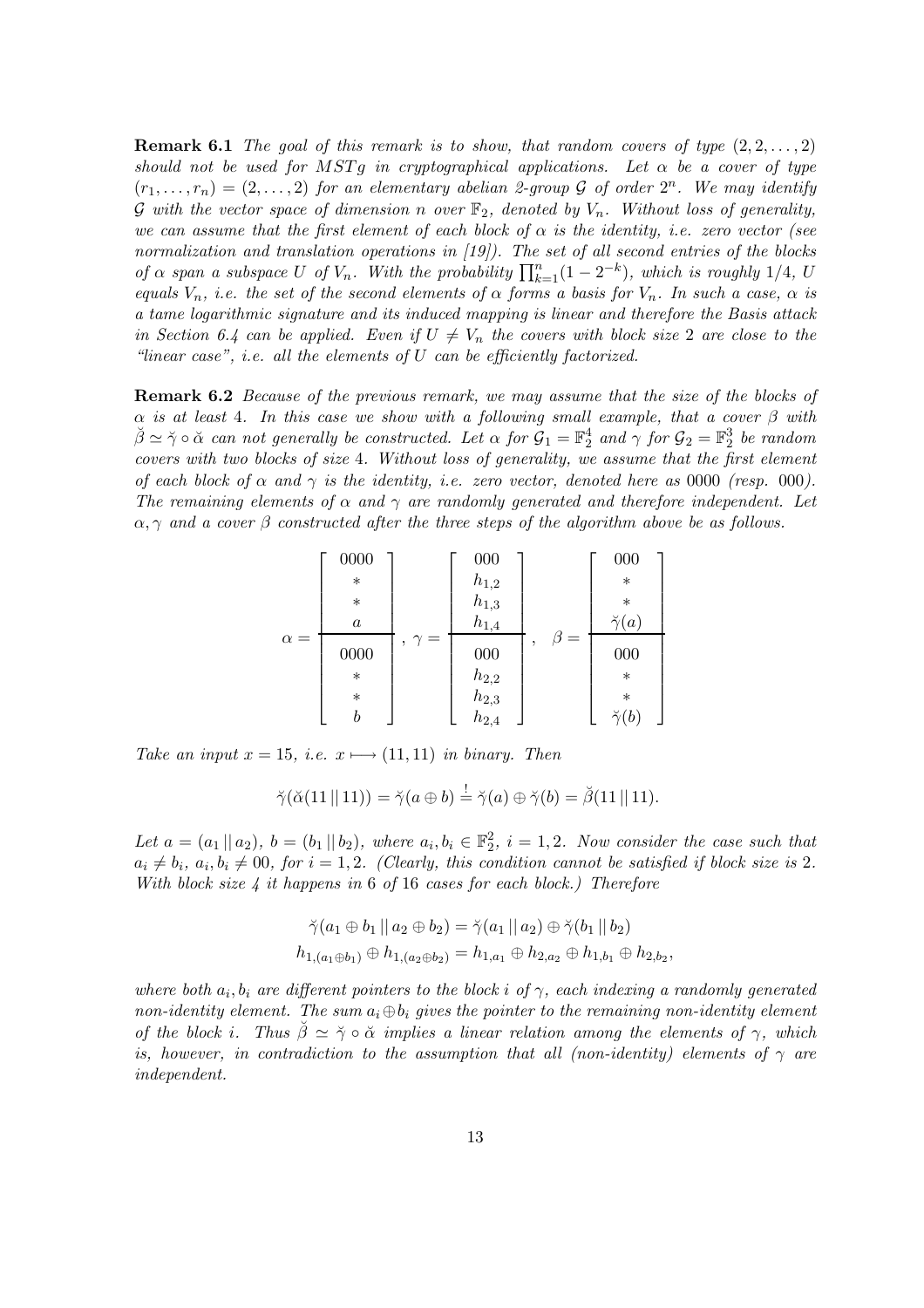In the following, we describe some attacks on one cover version of  $MSTg$  by exploiting the properties of the system. None of these attacks really succeeds in breaking an  $MSTq$ in practice, and therefore, they are more of theoretical value. In general, these techniques cannot be applied if two (or more) covers are used. The main reason is the application of a non-compatible operation which is used to transform the output of the first cover into indices (pointers to positions) in the second cover.

#### 6.2 The Birthday attack

We consider the attempt to find a preimage (seed) for a given one cover generator output, i.e. to factorize with respect to a randomly generated cover. Let  $\gamma := [H_1, \ldots, H_s] = (h_{ij})$ be a random cover of type  $(r_1, \ldots, r_s)$  for  $(\mathcal{G}, \cdot), |\mathcal{G}| = m$ , and  $\gamma : \mathbb{Z}_n \longrightarrow \mathcal{G}$  with  $n = \prod_{i=1}^s r_i$ . Assume that  $z = \tilde{\gamma}(x)$  is given for some  $x \in \mathbb{Z}_n$  with  $\tau_{\gamma}^{-1}(x) = (j_1, \ldots, j_s), j_i \in \mathbb{Z}_{r_i}$ . We define  $\gamma_1 := [H_1, \ldots, H_{\lceil s/2 \rceil}]$  and  $\gamma_2 := [H_{\lceil s/2 \rceil + 1}, \ldots, H_s]$ . In other words, we split  $\gamma$  into two covers by taking the first  $\lceil s/2 \rceil$  blocks to the first one and the rest to the second. Then  $\tilde{\gamma}(x) = \tilde{\gamma}_1(x_1) \cdot \tilde{\gamma}_2(x_2)$ , where  $\tilde{\gamma}_1(x_1) = \prod_{i=1}^{\lceil s/2 \rceil} h_{i k_i}$  and  $\tilde{\gamma}_2(x_2) = \prod_{i=\lceil s/2 \rceil+1}^s h_{i k_i}$ , with  $x_1 \longmapsto (k_1, \ldots, k_{\lceil s/2 \rceil})$  and  $x_2 \longmapsto (k_{\lceil s/2 \rceil+1}, \ldots, k_s)$ , for some  $k_i \in \mathbb{Z}_{r_i}$  and  $i = 1, \ldots, s$ . Notice that in general  $k_i \neq j_i$  (z may have more than one factorization with respect to  $\gamma$ ). First construct a table T of pairs  $(u, v)$  with randomly chosen  $u = (u_1, \ldots, u_{\lceil s/2 \rceil}), u_i \in \mathbb{Z}_{r_i}$ , and  $v = \tilde{\gamma}_1(u)$ . The attack works as follows: for random  $w = (w_{\lceil s/2 \rceil + 1}, \ldots, w_s), w_i \in \mathbb{Z}_{r_i}$ , compute a product  $g = z \cdot \check{\gamma}_2(w)^{-1}$ . If there is a pair  $(u, v)$  in T such that  $g = v$ , then we have found a factorization  $x' = u \| w$ , i.e.  $x' \mapsto (u_1, \ldots, u_{\lceil s/2 \rceil}, w_{\lceil s/2 \rceil+1}, \ldots, w_s)$ . Using the well known Birthday paradox we see that if the size of T is roughly  $\mathcal{O}(\sqrt{m})$ , then the probability of such collision is about 1/2. As a result, we have found x' such that  $\check{\gamma}(x') = z$ , but not necessarily  $x' = x$ . In that case, to find the correct seed, we have to rerun the attack.

For the Birthday attack to work, the elements  $\check{\gamma}_1(u)$ ,  $\check{\gamma}_2(w)$ , must be randomly chosen from  $G$ . Using the results from the previous section we assume the elements to be random if proportions of the covers are appropriate. However, the domain of both  $\breve{\gamma}_i$  is roughly  $\sqrt{n}$ . If we choose n such that  $\sqrt{n} \approx m$ , we expect that on average about 1/e or 37% of elements are not generated at all by each of  $\tilde{\gamma}_i$  (see, for example, [3]). Therefore, for this attack to work, we require that  $n > m^2$ . This implies, that the probability that the found preimage is equal to x (the correct seed) is on average  $m/n$ , i.e. smaller than  $1/|\mathcal{G}|$ .

#### 6.3 The Meet-in-the-middle attack

The following brute-force type of attack is a modification of the previous method. It allows an attacker to recover the seed by using a time and memory trade-off and is generally called the Meet-in-the-middle attack. Let  $\gamma := [H_1, \ldots, H_s] = (h_{ij})$  be a random cover of type  $(r_1,\ldots,r_s)$  for G. Assume that  $z = \tilde{\gamma}(x)$  is given for some x with  $\tau_{\gamma}^{-1}(x) = (j_1,\ldots,j_s)$ ,  $j_i \in \mathbb{Z}_{r_i}$ . As before, we define  $\gamma_1, \gamma_2$ , and construct table T of all possible pairs  $(u, v)$  with  $u = (u_1, \ldots, u_{\lceil s/2 \rceil})$ ,  $u_i \in \mathbb{Z}_{r_i}$ , and  $v = \check{\gamma}_1(u)$ . Here the size of T is roughly  $\mathcal{O}(\sqrt{n})$ , where  $n = \prod_{i=1}^s r_i$ . Now for each chosen  $w = (w_{\lceil s/2 \rceil+1}, \ldots, w_s), w_i \in \mathbb{Z}_{r_i}$ , compute the product  $g = z \cdot \check{\gamma}_2(w)^{-1}$ . If there is a pair  $(u, v)$  in T such that  $g = v$ , then we have found a factorization  $x' \mapsto (u_1, \ldots, u_{\lceil s/2 \rceil}, w_{\lceil s/2 \rceil+1}, \ldots, w_s)$ . In summary, this attack requires  $\mathcal{O}(\sqrt{n})$  memory and  $\mathcal{O}(\sqrt{n})$  time. Compared to the Birthday attack above, this method is deterministic, and therefore allows to find the correct value of the seed  $x$ . More precisely, it finds all preimages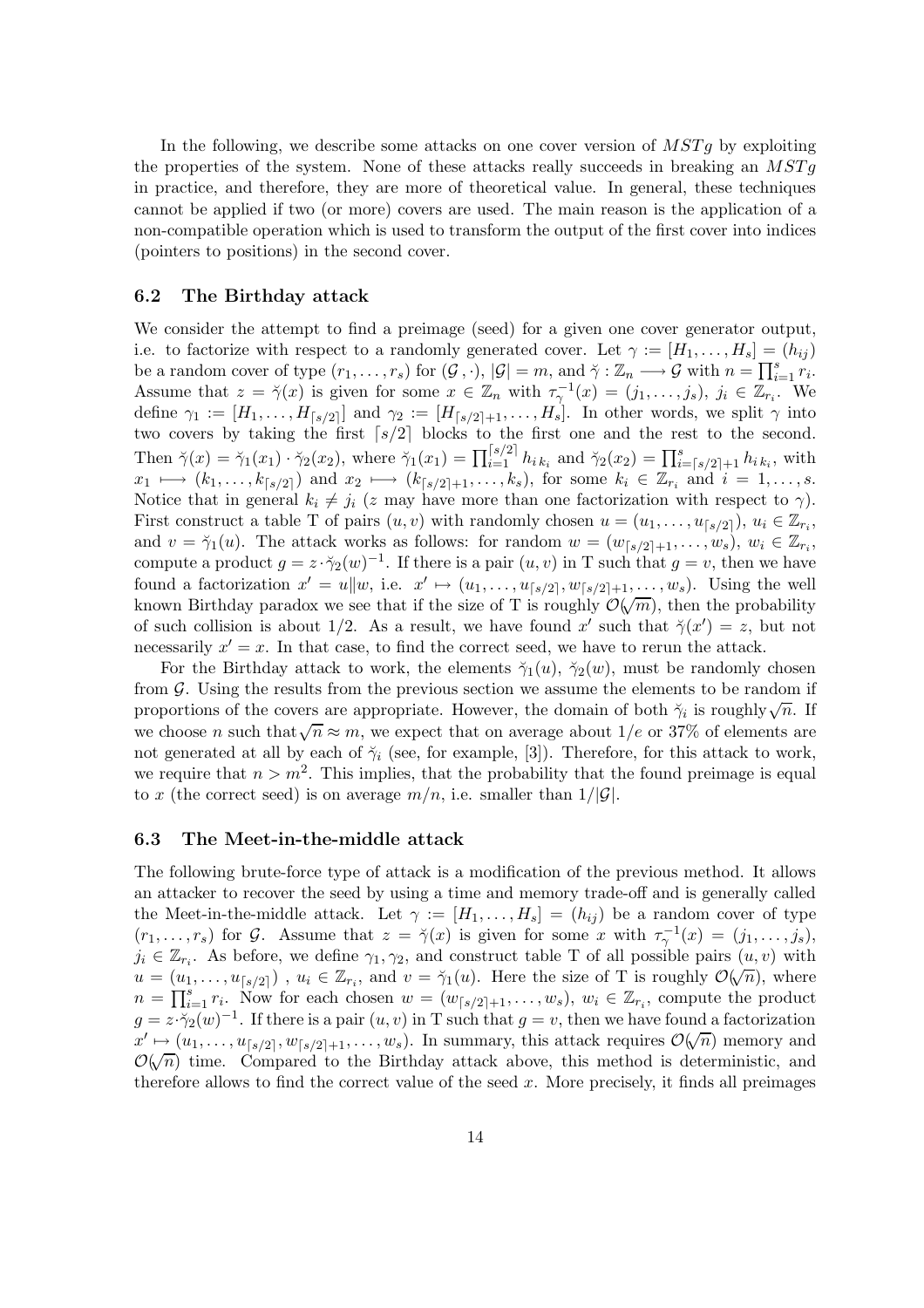for a given output z.

#### 6.4 The Basis attack

We consider a trivial attempt to find a preimage (seed) for a given generator output if elementary abelian 2-groups are used as underlying groups. Let  $MSTg$  be a one cover generator based on  $\gamma$  of type  $(r_1, \ldots, r_s)$  for  $\mathcal{G}_2$ , with  $|\mathcal{G}_2| = 2^M$  and  $\tilde{\gamma}: \mathbb{Z}_{2^N} \longrightarrow \mathbb{Z}_{2^M}$ . Define  $S := \check{\gamma}(\mathbb{Z}_{2^N})$ . Thus S is a subset of  $\mathcal{G}_2$  and the ratio  $\rho = 2^N/|\mathcal{S}|$  may be viewed as the average number of representations for each element of S with respect to  $\gamma$ . Due to the connection between the generation of random covers and the occupancy problem, see [17], we can derive an approximation for the ratio given by the following formula

$$
\rho \approx \lambda \left(\frac{e^{\lambda}}{e^{\lambda} - 1}\right)
$$

where  $\lambda = 2^N/|\mathcal{H}|$ , and H is the smallest subgroup of  $\mathcal{G}_2$  containing S. As a matter of linear algebra, we may find a maximal subset of linearly independent vectors which come from all the blocks of  $\gamma$ . By using the two sided transformation on  $\gamma$ , see [9], we may assume that the first  $s - 1$  blocks contain the zero vector. The linearly independent vectors together with the zero vectors form a cover which allows an efficient factorization of a certain number of products of  $\gamma$ . This amount is approximated by  $\frac{1}{\rho} \prod_{i=1}^{s} (k_i + 1)$ , where  $k_i = \lceil \log_2 r_i \rceil$ . Thereby we assume, that  $\log_2 r_i$  linearly independent vectors are chosen from the block with size  $r_i$ . Therefore the probability that a given seed could be computed correctly is given by

$$
\approx \frac{1}{\rho} \prod_{i=1}^{s} \frac{(k_i + 1)}{r_i}
$$

As a result, if  $\rho$  or/and  $r_i$  are increased, this probability decreases. The usage of more than one covers decreases the probability significantly. More precisely, it equals the product of probabilities for all covers. Also, as mentioned before, if parameters of the generator are chosen properly ( $\rho$  is large), the probability that the correct seed could be found using this method is negligible.

#### 6.5 The one cover one bit attack

All attacks mentioned above study the security from the static point of view – the output of a single generator cycle. This attack exploits the relationships between bits (patterns) in the output sequence from a one cover version of  $MSTg$  if elementary abelian 2-groups are used. Let  $\gamma$  be a random cover of type  $(r_1, \ldots, r_s)$  for  $\mathbb{Z}_{2^M}$ ,  $\prod_{i=1}^s r_i = 2^L$ , used to construct MSTg. We define  $\gamma_u$  to be a cover constructed by taking only the u-th bit of every element of  $\gamma$ , for chosen  $u \in \{1, ..., M\}$ . Clearly, such cover induces a function  $\breve{\gamma}_u : \mathbb{Z}_{2^L} \longrightarrow \mathbb{Z}_2$ . Notice, that the factorization of g with respect to  $\gamma$  results in a subset of preimages given by the factorization of the u-th bit of g with respect to  $\gamma_u$ . More precisely the first mentioned equals the intersection of factorizations with respect to all  $\gamma_u$  through  $u = 1, \ldots, M$ . For the attack described here, we assume, that the canonical bijection is used to pair input  $x$  with indices  $(j_1, \ldots, j_s)$ , where least significant bits are used for  $j_s$  and most significant bits for j<sub>1</sub>, see Section 4.1. The output of  $\gamma_u$  after first t cycles of generator could be received from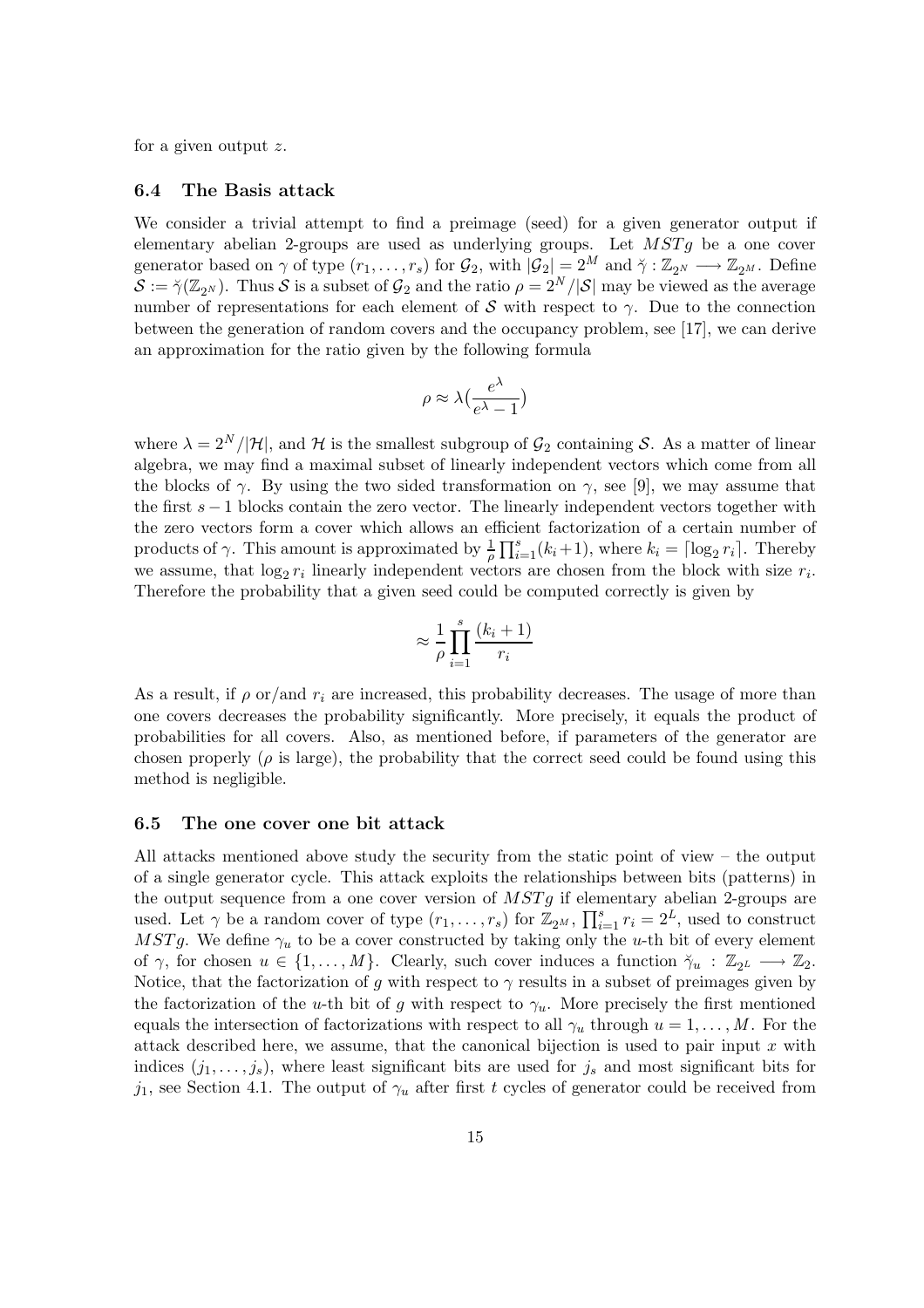the output sequence by collecting bits  $(u + k \cdot M)$ , for  $k = 1, 2, \ldots, t$ . Denote those bits by  $z^{(1)}, \ldots, z^{(t)}$ . Also denote by  $h_{ij}$  the bit on the j-th position in block i of  $\gamma_u$ .

Firstly, we consider the case, where  $C = 1$  is the constant used to update the generator input. Let  $x^{(0)} \longmapsto (j_1^{(0)})$  $j_1^{(0)}, \ldots, j_s^{(0)}$  be the seed  $s_0$  to be recovered. Then for  $x^{(k)} \mapsto$  $(j_1^{(k)}$  $j_1^{(k)}, \ldots, j_s^{(k)}$  in cycle k, we compute

$$
z^{(k)}=\check{\gamma}_u(x^{(k)})=\underbrace{\bigl(\bigoplus_{i=1}^{s-1}h_{i\,j_i^{(k)}}\bigr)}_{=:~b^{(k)}}\oplus h_{s\,j_s^{(k)}}
$$

where  $j_s^{(k)} = (j_s^{(0)} + k) \mod r_s$ . Until  $j_s^{(0)} + k < r_s$ , the value of  $b^{(k)}$  remains constant, i.e. 0 or 1. Let's assume, that  $j_s^{(0)} + t < r_s$  for some small  $t > 1$ . Then the output sequence  $z^{(1)}, z^{(2)}, \ldots, z^{(t)}$  is equal to either  $h_{s_j(s)}^{(1)}, h_{s_j(s)}^{(2)}, \ldots, h_{s_j(s)}^{(t)}$  or  $\overline{h}_{s_j(s)}^{(1)}, \overline{h}_{s_j(s)}^{(2)}, \ldots, \overline{h}_{s_j(s)}^{(t)}$ , where  $\overline{y}$ denotes the negation. In other words, assuming that  $j_s^{(0)} + t < r_s$  for some small chosen parameter t, if the collection of successive elements  $h_{sj}$  in the last block of  $\gamma_u$  is equal to  $z^{(1)},\ldots,z^{(t)}$  or  $\overline{z}^{(1)},\ldots,\overline{z}^{(t)}$ , then  $j_s^{(0)}$  is equal to the value one less than the position of the first element  $h_{s,i(1)}$ , i.e. it is equal to the index of element just before  $h_{s,i(1)}$ . Similarly, by collecting bits  $u, (u+r_s \cdot M), (u+r_s^2 \cdot M), \ldots$ , we may recover the value of  $j_{s-}^{(0)}$  $\sum_{s=1}^{(0)}$ . In general, to recover  $j_s^{(0)}, j_{s-1}^{(0)}, \ldots, j_{s-c}^{(0)}$ , we require a sequence of length  $M \cdot \prod_{i=0}^c r_{s-i}$  bits, i.e. the output of  $(r_s \cdot r_{s-1} \cdots r_{s-c})$  cycles. Notice, that for properly chosen parameters, for example input size of 256 bits, the size of the output sequence required to recover only half of the seed bits is  $M \cdot 2^{128}$ , and therefore infeasible.

If  $C \neq 1$  the attack works similarly, but the choice of the output bits used to recover  $j_i^{(0)}$ i must be done according to the constant C. Therefore if, as proposed, a large prime is used for C, each of the pointers to the blocks may be changed after a single cycle. Then, only to recover  $j_s^{(0)}$ , i.e. to construct the series of outputs from cycles k such that the value  $b^{(k)}$  is fixed, may require an output sequence of quite extensive length.

# 7 More on  $MSTq$

An interesting implication of the results of the previous sections is the fact that  $MSTg$  can be used to initialize  $MSTg$ . This may remind us to the well known "hen and egg" problem, but there is a very important difference. For the initialization of  $MSTg$  we require only that the used generator has good statistical properties. Actually, this condition may possibly be lessened and we may use some "weaker" generator. This hypothesis, however, needs to be properly tested before applying, and as there are enough good alternatives, we do not recommend it. The volume of random data used to initialize covers is largely restricted, on the other hand the volume of data produced by  $MSTq$  is variable and mostly extensive. Moreover, the generator used for initialization of  $MSTq$  could be completely known (including seed), i.e. covers used in  $MSTg$  may be made public. Keeping this additional information (or part of it) private will harden the attacks on  $MSTg$ .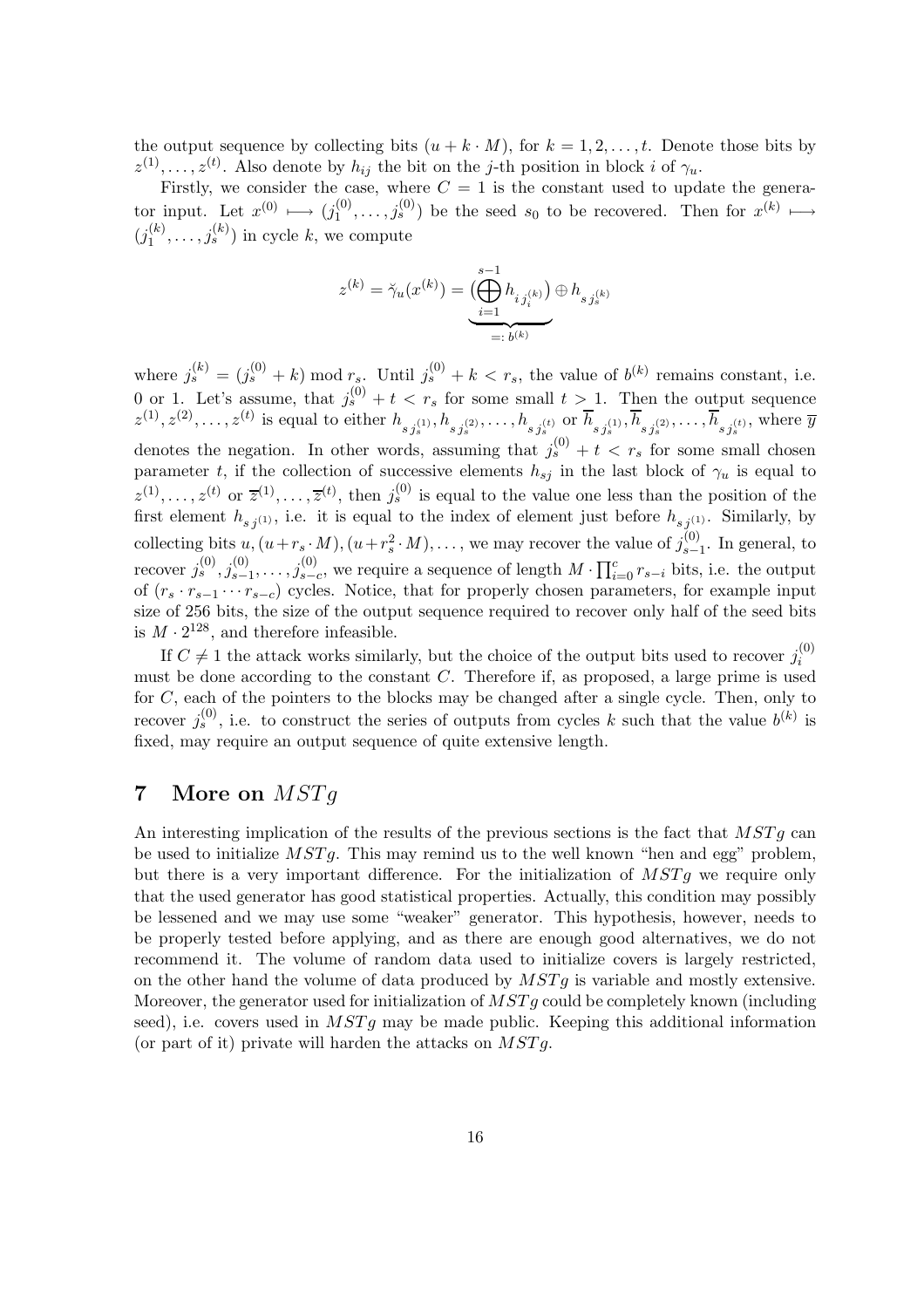#### 7.1 Initialization with  $MSTg$

Here we present a possible solution for problem of initializing  $MSTq$  with another  $MSTq$ . Let  $G_1$  and  $G_2$  be elementary abelian 2-groups as defined before. Let GEN be a given (fixed)  $MSTg$  seeded with a truly random seed  $s_I$ . The output bitstream from the GEN is cut into bit sequences of appropriate size and used as entries in covers  $\alpha, \alpha_1, \ldots, \alpha_k$  and  $\gamma$ for  $G_1$  and  $G_2$  to initialize MSTg. The information required to recover the given sequence using such fixed system are two seed values  $s_I$  and  $s_0$ . Typically, we would keep both seeds private and use some standard built-in all-round GEN. Notice that GEN does not need to be cryptographically secure, so we may use generator with parameters much weaker than for the secure usage, e.g. we may use  $MSTg$  with only one cover and 64 bit input. Also any other suitable (pseudo-)random bit generator can be used to initialize  $MSTg$  instead. From the attacker point of view, the only known information are the cover(s) used in  $GEN$ and the output sequence from  $MSTg$ . For him, to start the attack on  $s_0$ , he first have to recover generator  $MSTg$  which is equivalent to finding the seed  $s_I$  for  $GEN$ . We may also envisage this as following. By choosing a seed  $s_I$  for  $GEN$ , say, for example, 128 bits long, we effectively choose one from  $2^{128}$  possible generators. Additionally, each such chosen  $MSTq$ itself is seeded with a seed  $s_0$ .

### 7.2 Updating covers of  $MSTq$

Firstly, we have to mention that the most practical PRNGs used nowadays are based on a fixed algorithm or function. In the case of  $MSTg$  we are actually able to use each time newly initialized and therefore different generator. We recommend this as a good practice. The covers used in  $MSTg$  are initialized from a random stream, so we may consider the generator function F as a random function, although F is fixed for a given  $MSTg$ . An innovative idea is to randomly change  $F$  after reaching some predefined number of cycles. This can be achieved by the construction with a feedback from the outputstream used directly (replace some/all entries in covers with output bit sequence), indirectly (use output bits to reseed GEN and generate sequence used to replace some/all entries in covers), see Figure 4, or by using additional external seeding information. Notice that we may use the output of  $MSTg$ to update also the entries of  $GEN$ , in which case the whole process of generating  $MSTg$ does not rely on any fixed generator or any fixed set of data. Clearly, without any additional external data (e.g. another seed for  $GEN$ ), the entropy of the system remains constant. Updating however increases the complexity of possible attacks, and especially provides the control over the length of the sequence generated from a static system.

#### 7.3 MST g-based one-time-pad

As a special case, this method of using  $MSTq$  allows to simulate the concept of one-time-pad. Namely, to obtain a sequence of random bits of a certain length, we randomly generate an  $MSTq$ , which is then used once to generate the bit sequence. Thereafter, the covers of the generator are discarded. For generating a new bit sequence, a new instance of  $MSTg$  has to be created. Also the GEN is changed each time.

The generated one-time-pad can be easily used, for example, to encrypt stream of cleartexts (divided in M-bit blocks) as given in the Figure 5. This is a known concept of a stream cipher. The initialization of the generator (the seed values at least) must differ for each single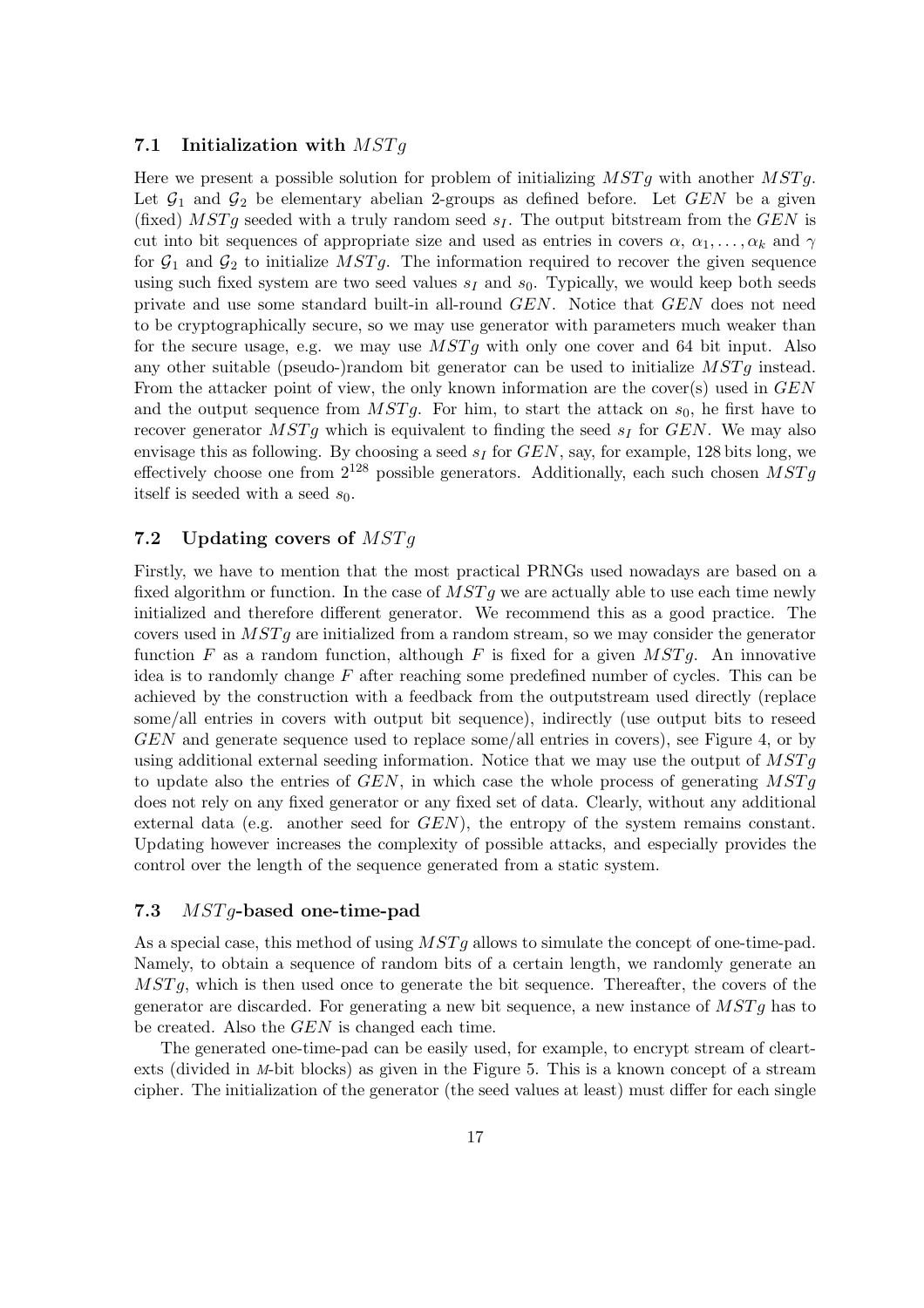

Figure 4: MSTg with GEN initialization (and feedback).

use (e.g. document, time period, etc.), so that no two data share the same key. Here under the key we understand the output sequence of the generator which is in one-to-one correspondence with the seed(s) of the generator. If we would use the generator with the same initialization to encrypt two different cleartexts, the trivial attack by XORing both outputs allows the adversary to recover the difference of both cleartext sequences. Then any partial information about one cleartext reveals the appropriate part of the second cleartext sequence. Notice that usage of the updating feedback from an encrypted output stream increases the entropy of the system. In such a case, the resulting keystreams for two distinct cleartexts differ even if the same seed is used.



Figure 5: MSTg-based one-time-pad.

Remark 7.1 To reduce the space needed to store covers, we consider the construction of two covers MSTg, with  $F = \check{\gamma} \circ \check{\alpha}$ , by using a single random cover  $\alpha = (a_{ij})$  for  $\mathcal{G}_1$ . Firstly, we choose a surjection  $f: \mathcal{G}_1 \longrightarrow \mathcal{G}_2$ . For example, if elementary abelian 2-groups are used as proposed, we take f which maps each N-bit vector in an M-bit vector by taking its first M bits (or any other fixed M positions). We construct cover  $\gamma = (h_{ij})$  for  $\mathcal{G}_2$  (of the same type as  $\alpha$ ) by taking  $h_{ij} = f(a_{ij})$  for each  $a_{ij}$  in  $\alpha$ . In all tested two covers versions of MSTg this reduces the memory demand by 2/6 and may improve the performance as well, e.g. in cases where reduced memory requirements imply storing of  $\alpha$  in CPU cache memory. Another possibility to reduce the cover size and increase the performance is given by the choice of the parameters  $\ell, n, m$ . As an example we take the version with input size 256 bits and output size 128 bits. If  $\mathcal{G}_1, \mathcal{G}_2$  are given with  $|\mathcal{G}_1| = n = \ell = 2^{256}$  and  $|\mathcal{G}_2| = m = 2^{128}$ , the generator with block size 256 requires 384 kB of memory, with block size 16 then 48 kB, see Table 3.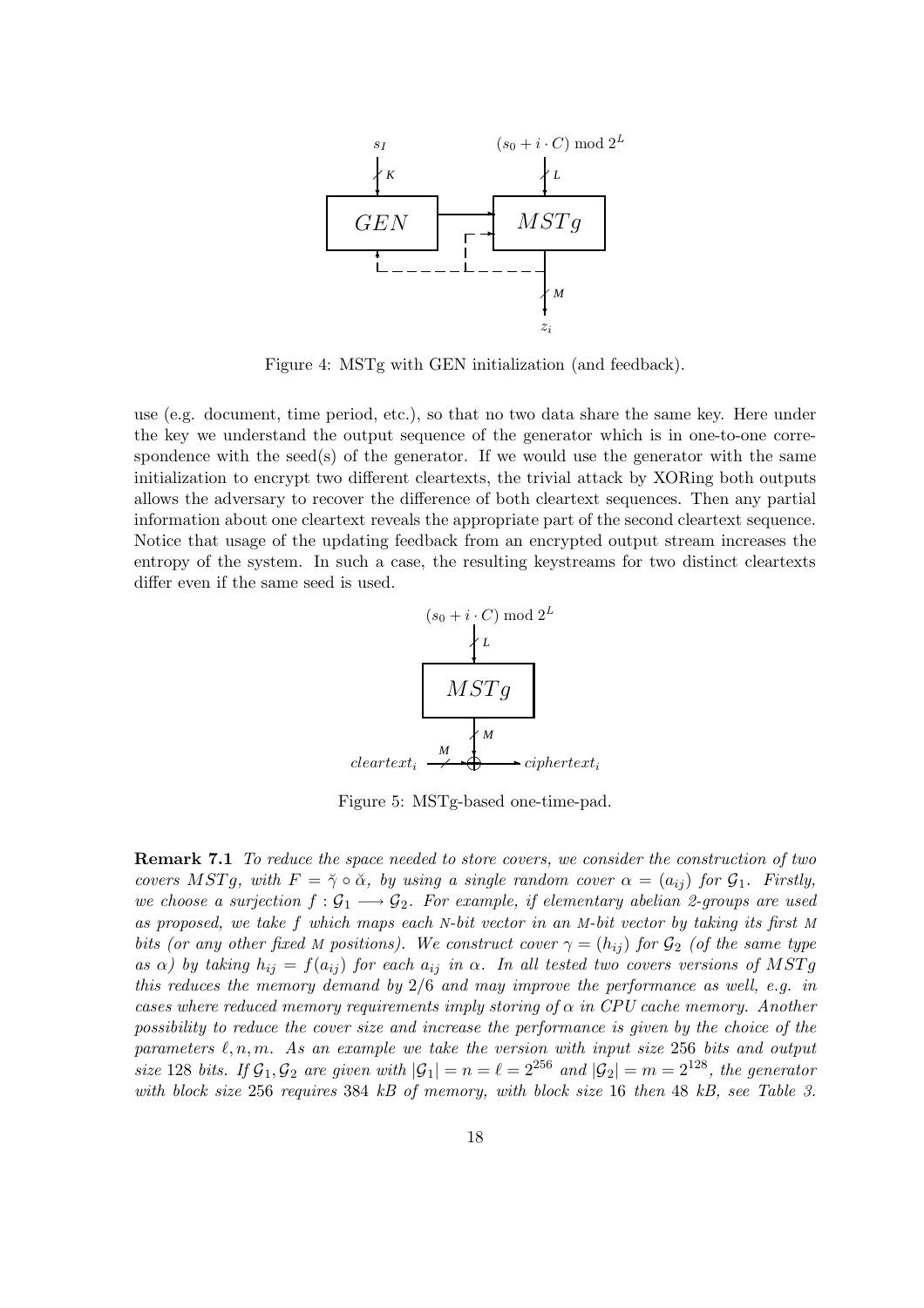A change of  $G_1$  with  $|G_1| = n = 2^{192}$  reduces the memory demand for the version with block size 256 to 320 kB, with block size 16 to 40 kB. This makes a difference of 1/6, though the security level remains unchanged. What will alter is the the entropy of the system, which however remains large enough for the change to be noticed. Of course, to achieve a desired result both mentioned methods may be combined together.

# 8 Parallelization of  $MSTq$

In recent years, the development of modern graphics cards shows a significant growth in performance, programmability, and capacity for general usage. The performance potential of massively parallel Graphics Processing Units (GPU) often exceeds the potential of conventional processors. Therefore its application appears in cryptography as an intuitive idea. Several authors indeed show impressive results of their GPU implementation of various cryptographic techniques, such as DES and AES. Also known is the use of these systems in cryptanalysis. In this section we study the possibilities of parallelization of the generator for the implementation on GPU.

As before, let  $\mathcal{G}_1, \mathcal{G}_2$  be elementary abelian 2-groups,  $\mathcal{G}_2 \subseteq \mathcal{G}_1$ , with  $|\mathcal{G}_1| = 2^N, |\mathcal{G}_2| = 2^M$ . For simplicity we set  $k = 0$  and generate two random covers  $\alpha$  and  $\gamma$  for  $\mathcal{G}_1$  and  $\mathcal{G}_2$ , where  $\alpha$ is of type  $(u_1, \ldots, u_t)$  and  $\prod_{i=1}^t u_i = 2^L$ , and cover  $\gamma$  of type  $(r_1, \ldots, r_s)$  and  $\prod_{j=1}^s r_j = 2^N$ . The generating function  $F = \check{\gamma} \circ \check{\alpha}$  is the composition of induced mappings  $\check{\alpha}$  and  $\check{\gamma}$ . We consider the parallelization of  $MSTq$  on three possible levels.

#### 1. Parallelization of function F

The generator algorithm, see Algorithm 1 from Section 3, operates in so-called counter mode, where in each cycle i the output  $z_i$  is computed via the generator function F and input  $s_i$ , i.e.  $z_i = F(s_i)$ . Afterwards, the value of  $s_i$  is updated by adding the constant C, which is typically some large prime. As we can see, for a fixed F the output  $z_i$  depends only on the value  $s_i$ . Thus, instead of a single generating loop, we may run k identical generators with initial values  $s_1, \ldots, s_k$ , where  $s_j = (s_0 + j \cdot C) \mod 2^L$ , in parallel, and update inputs  $s_j$  in every cycle with the value  $k \cdot C$ . The k outputs are concatenated to a single output bitstream, as shown in the Figure 6.

Notice that, as the produced bit chunks are all random and independent from each other, see Section 6, the outputs can be concatenated in an arbitrary order, i.e. not necessarily in the order of their indices. However, if they are used to encrypt data, as described in the previous section, this arrangement must be deterministic to enable a correct decription.

In the experiment we investigate the speed-up of the generator if run as multiple independent threads (65536) on a single graphics card. Each thread executes a small number of generator cycles. Threads are put to a waiting queue, from which they are taken and executed by one of the processing units (cores). The usage of GPU raises additional load caused by data transfer between CPU and graphics card. Also level of optimization by the compilation of GPU source is far lower than for CPU. On account of this, the CPU-optimized version runs more than 40 times faster than the version on a single GPU core, as shown in Table 3. Here we see the greatest potential for increasing the performance of GPU code. Further improvement can be achieved by optimizing the usage of graphics card memory or by using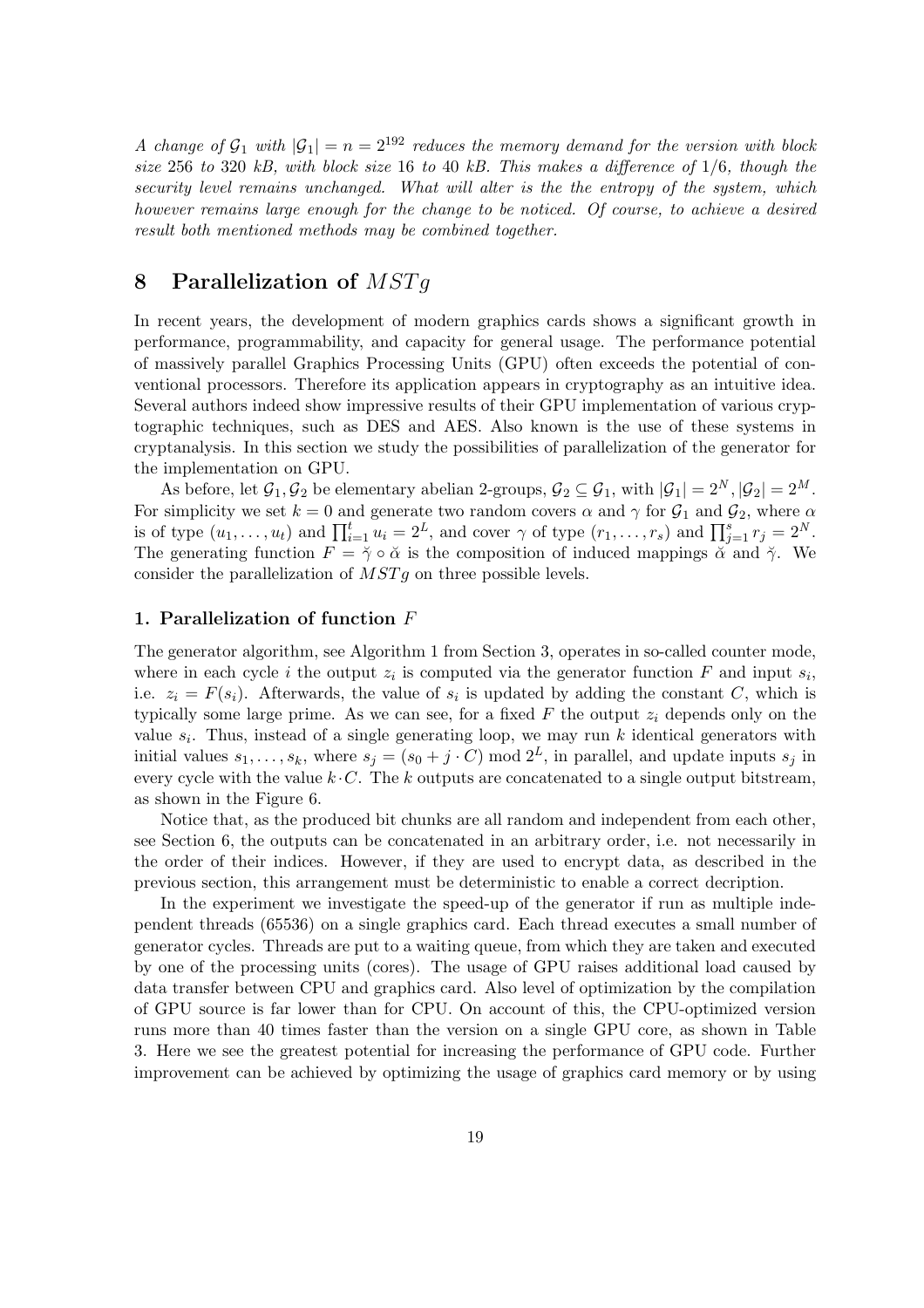

Figure 6: Parallel MSTg.

a higher range hardware. Table 3 summarizes the experimental data with several parameter settings. Notice, that by using the graphics card with 128 cores, the speed of implemented  $GPU-MSTg$  is roughly some hundreds of megabytes per second.

### 2. Bitslicing

Bitslicing was first suggested by Biham for fast software implementation of DES [1]. This technique, instead of handling M-bit words in one operation, processes M one-bit operations simultaneously on a SIMD parallel computer (Single Instruction Multiple Data). In  $MSTg$ with one cover only, say  $\gamma$ , each of the output M bits can be produced independently. This is due to the fact that the group operation is bitwise XOR. We can envisage the bitslicing within  $\gamma$  as construction of M parallel one-bit generators with covers  $\gamma_1, \ldots, \gamma_M$  for  $\mathbb{Z}_2$ , where  $\gamma_j$  is filled with j-th bits of all entries of  $\gamma$ . In other words, if  $\gamma$  is stored as a matrix, the  $\gamma_i$ corresponds to its j-th column. Each  $\gamma_i$  is then assigned to a single processing unit. As  $\gamma_i$  is represented as a bit-vector, the computing  $\check{\gamma}_i(x)$  is realized as XOR of the bits on positions given by the input x (more precisely by  $\tau_{\gamma}^{-1}(x)$ ). This is done independently on all  $\gamma_1, \ldots, \gamma_M$ . Clearly, each processing unit has to start with the same seed  $s_0$  and to update its input in the identical way. This matches exactly the basic principle of SIMD computation, i.e. an execution of identical instructions on different data. The outputs of all processing units are concatenated into a single output stream. Similarly, as with the previous method, the order in which the produced bits are arranged together does not need to coincide with their index  $j.$  Actually, instead of collecting  $M$  one-bits after each round, we may concatenate chunks, say bytes, assembled on processing units after some fixed number of rounds.

If more than one cover is used, say two, with the generator function  $F = \gamma \circ \alpha$ , then each output  $F(x)$  depends on the value  $\breve{\alpha}(x)$  and this further on the value of input x. We still may apply bitslicing within each of the covers, but before proceeding with the computation on  $\gamma$ , the value of  $\check{\alpha}(x)$  has to be fully assembled and accessible to all processing units (all  $\gamma_i$  slices). In GPU environment this leads to delays caused by the necessary synchronization of all processing units and to the serialization due to a simultaneous access to the single memory bank (which holds the value of  $\breve{\alpha}(x)$ ). This implies, that the bitslicing technique is more suitable for one cover versions of  $MSTg$ .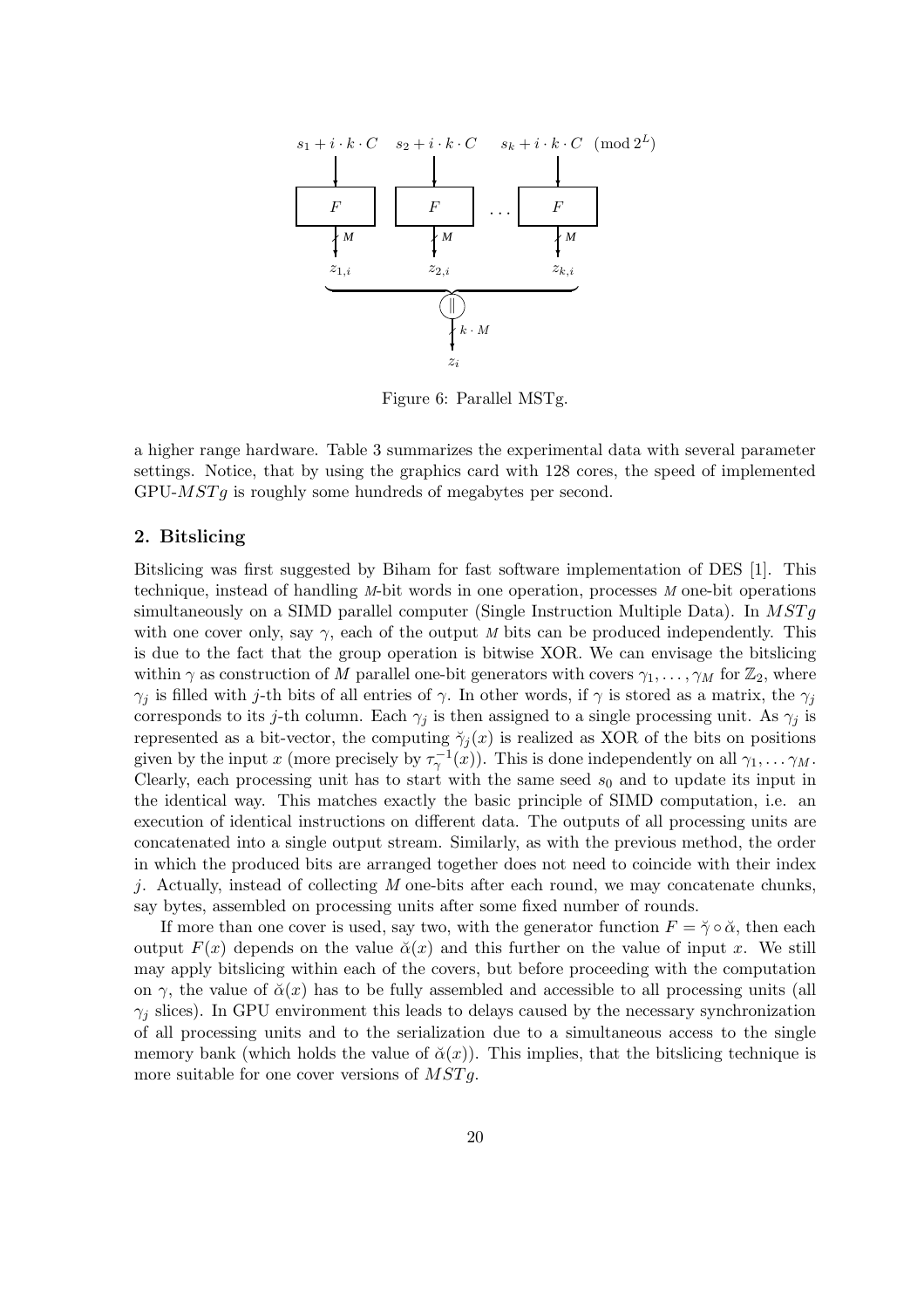|                                     |                                   |                             |                  |                    |                                                              |                  |                                    | $\mathbf{GPU}^{\ast\ast}$             |
|-------------------------------------|-----------------------------------|-----------------------------|------------------|--------------------|--------------------------------------------------------------|------------------|------------------------------------|---------------------------------------|
| input size<br>$(\log_2 \ell)$ [bit] | output size<br>$(\log_2 m)$ [bit] | block<br>size               | blocks           | [kByte]            | covers size security level <sup>*</sup> performance<br>[bit] | CPU<br>[MByte/s] | 1 Core<br>performance<br>[MByte/s] | 128 Cores<br>performance<br>[MByte/s] |
| 512                                 | 384                               | 256<br>16<br>$\overline{4}$ | 64<br>128<br>256 | 1792<br>224<br>112 | 128                                                          | 39               | 0,90<br>0,90<br>0,52               | 120<br>324<br>356                     |
| 384                                 | 256                               | 256<br>16<br>$\overline{4}$ | 48<br>96<br>192  | 960<br>120<br>60   | 128                                                          | 52               | 0,96<br>0,90<br>0,52               | 146<br>455<br>466                     |
| 256                                 | 128                               | 256<br>16<br>$\overline{4}$ | 32<br>64<br>128  | 384<br>48<br>24    | 128                                                          | 61               | 1,02<br>1,01<br>0,55               | 80<br>407<br>527                      |
| 192                                 | 64                                | 256<br>16<br>$\overline{4}$ | 24<br>48<br>96   | 192<br>24<br>12    | 128                                                          | 56<br>-          | 0,84<br>0,73<br>0,39               | 83<br>495<br>552                      |
| 64                                  | 64                                | 256<br>16                   | 8<br>16          | 32<br>24           | not cryptogr.<br>secure                                      | 357              | 2,75<br>2,29                       | 620<br>1180                           |

All tested versions use two covers and an appropriate constant C from  $p_{64}, \ldots, p_{512}$ , see Table 1.

<sup>∗</sup> As the security level we define the logarithm of the average number of preimages (seeds) for an output of a single generator cycle, see Section 6. We simply consider here the complexity of the brute-force attack recovering the preimage for a given output of the compression mapping from  $\mathbb{Z}_{\ell}$  into  $\mathbb{Z}_m$ . Assuming the cryptographic hypothesis from Section 2 is true, the complexity of the known attacks is obviously a lot higher.

∗∗ Modern graphics cards vary massively by various parameters such as memory, performance, power consumption and price. Supported by the programming tools are the products from manufacturers Nvidia and ATI. For testing purposes, an Intel-based computer was equipped with a graphics card in lower price range (about 130 USD) and installed with CUDA C programming environment from NVIDIA [14]. Further technical details are given in the following table.

| <b>PC</b>                   | Intel 2.13 GHz, 2MB Cache, 4GB RAM |  |  |  |  |  |
|-----------------------------|------------------------------------|--|--|--|--|--|
| OS                          | 64-bit Ubuntu Server, 12.04 LTS    |  |  |  |  |  |
| Graphics Card (GPU)         | GeForce GTX 550Ti (PCI-Express)    |  |  |  |  |  |
| RAM                         | 1 GB DDR5                          |  |  |  |  |  |
| Clock                       | $2 \text{ GHz}$                    |  |  |  |  |  |
| Max. Threads per Block 1024 |                                    |  |  |  |  |  |
| Multicores/Cores            | 4/128                              |  |  |  |  |  |
| <b>CUDA</b> version         | 2.1                                |  |  |  |  |  |

Table 3: The performance of MSTg on CPU and GPU.

We have done small experiment with one cover version of  $MSTg$  with 256 bit input, 128 bit output, and block size 256, by using a single computing unit of GPU. The bitsliced version requires on average 1.83  $\mu$ s per cycle, compared with 7.20  $\mu$ s per cycle when all 128 bits are computed at once by using the Type 1. parallelization. The latter corresponds to about 0.056  $\mu$ s per cycle and bit. This shows that for  $MSTg$  the bitslicing technique is less efficient than the previous parallelization method. The reason for this performance loss is the fact, that in the bitsliced version all processing units carry out the identical computation to update the input (modulo  $2^L$  addition), i.e. one update per single bit created. On the other hand,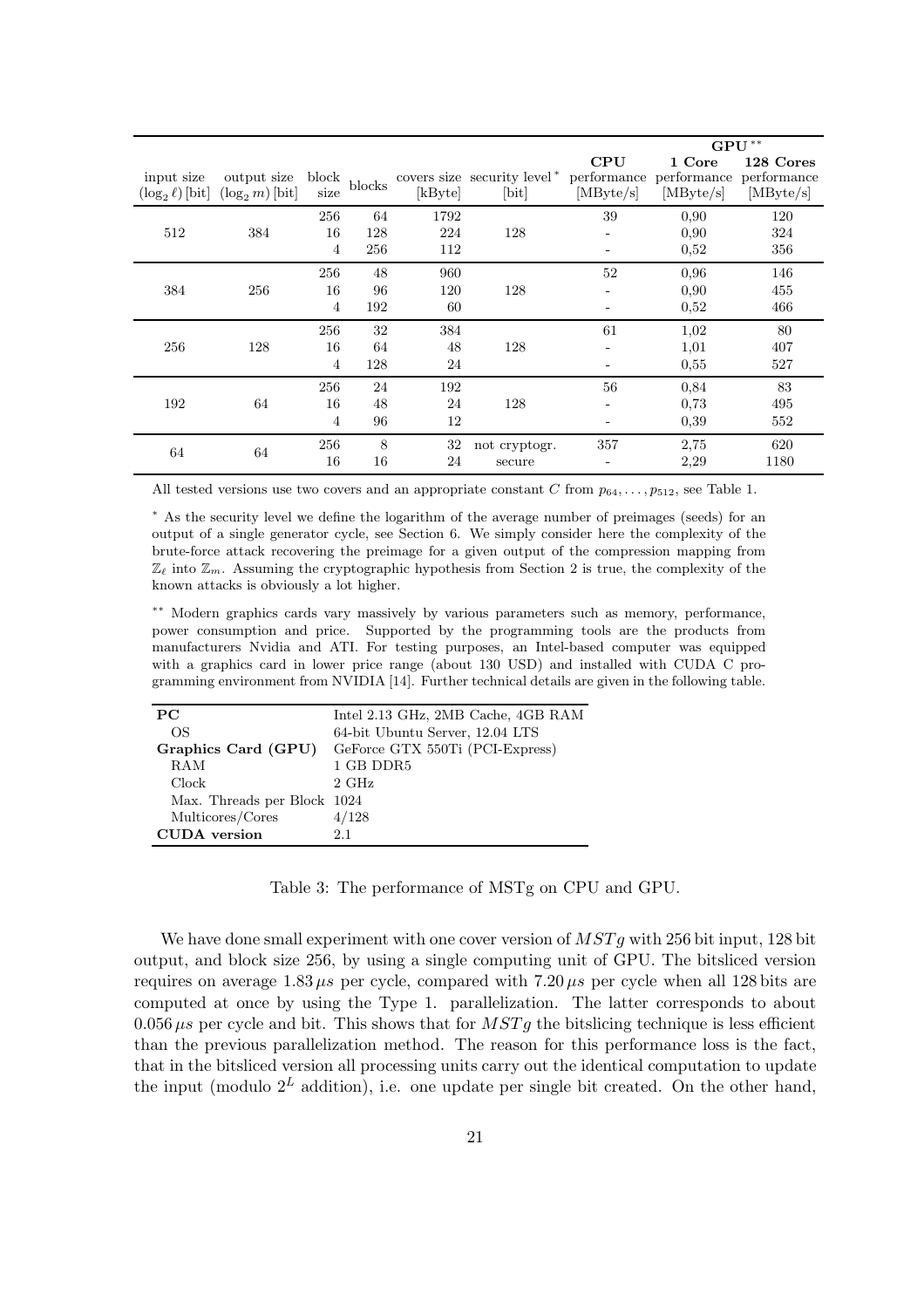in Type 1. parallelized version we update input once per 128 bits created.

However, the bitslicing implies that a single processing unit does use (and needs to store) only a "slice" of the cover, e.g.  $1/M$  of the cover data. This could be useful in cases where devices with restricted resources are used, or in systems of low bit-width architecture, e.g. microcontrollers, smart cards, etc.. Clearly, more than one bit could be taken as a slice, or both parallelization techniques could be combined together to optimize performance of an embedded system.

#### 3. Multiple GPUs

The last, and somehow trivial possibility is the construction of a GPU cluster (client/server network; multi-GPU system) with parallel operating GPUs. Nowadays, such systems are already used in cryptanalysis, for example to crash MD5 hashes or to recover passwords by using brute-force methods.

## 9 Conclusion

In this paper we introduce a new approach to designing pseudorandom number generators. We define a class of PRNGs, called  $MSTg$ , based on random covers for finite groups. The reason of using random covers is that these induce functions that behave randomly, which means that they possess the properties of one-way functions. In particular, the class of elementary abelian 2-groups has been proposed for an efficient realization of  $MSTg$ . For this class of groups, we have made extensive tests of randomness of the outputs generated by MSTg by using the NIST Statistical Test Suite and the Diehard Battery of Tests of Randomness. The results of all tested versions with all three tested block sizes indicate the high quality of the output bit sequences of  $MSTq$ . We have discussed the security of these generators, providing the argumentation proving that they are secure for use in cryptographic applications and proposed method of using them in practice. The high potential of these very simple, efficient and strong pseudorandom number generators is the fact that they possess further unique features allowing any user to generate his own instance. For this purpose we propose a method for initializing  $MSTg$  with another  $MSTg$ . Users are allowed to choose custom parameters for the set-up, such as input, output and block size, number of covers and underlying groups used, or security level. We have also investigated possibilities for parallelization of the generator algorithm, showing that  $MSTg$  is well suited for implementation on multiprocessing systems, like GPUs. The experiments evidence a significant increase in the performance if implemented on a graphics card.

## References

- [1] E. Biham, A fast new DES implementation in software, Lecture Notes in Computer Science, 1267, pp. 260–272, 1997.
- [2] L. Blum, M. Blum, and M. Shub, A simple unpredictable pseudo-random number generator, SIAM J. Computing, 15, pp. 364–383, 1986.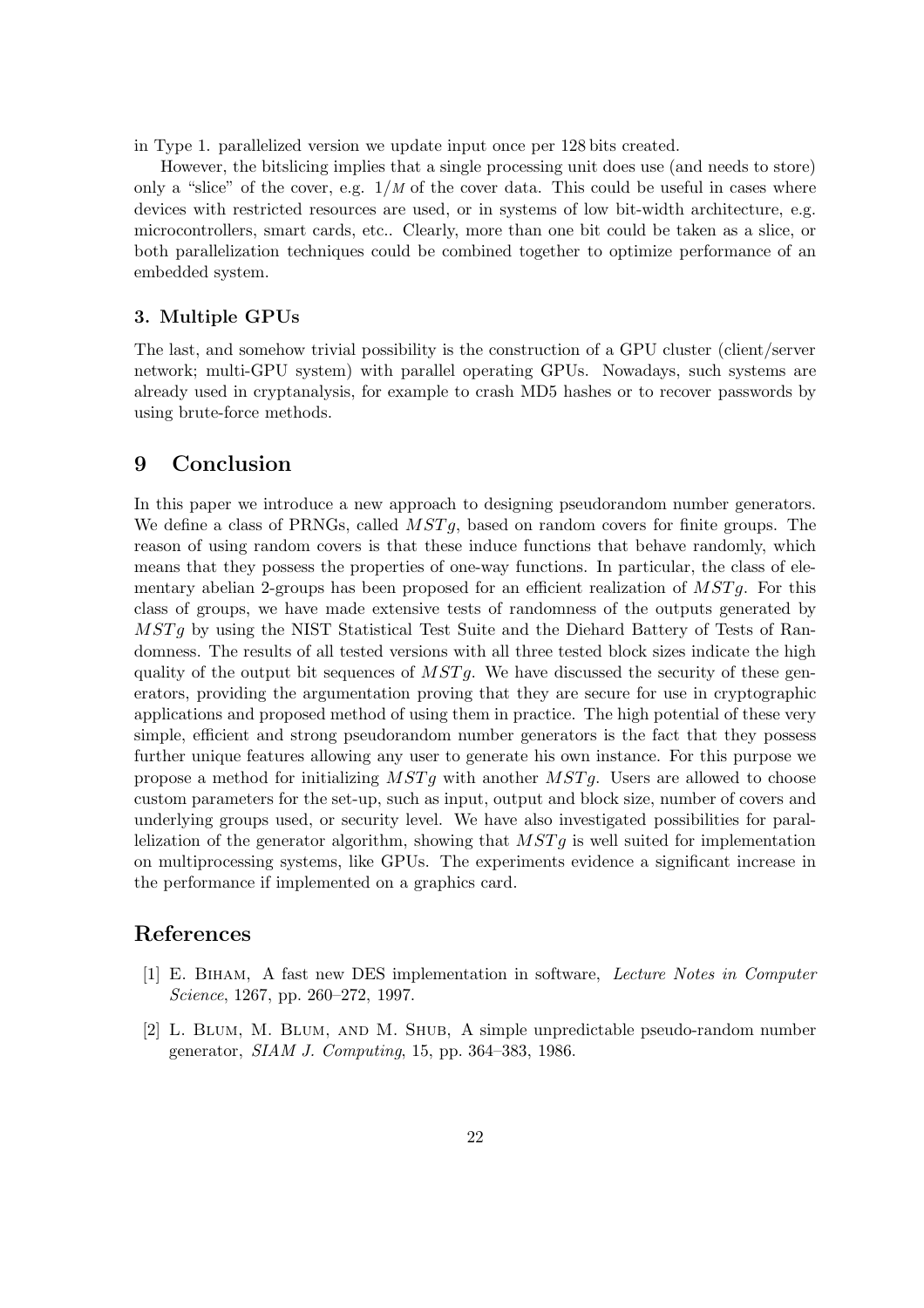- [3] W. Feller, An Introduction to Probability Theory and Its Applications, John Wiley & Sons, Vol. 1, New York, 1957.
- [4] D. E. KNUTH, The Art of Computer Programming, Volume 2: Seminumerical Algorithms, 3rd Edition, Addison-Wesley, Reading, Massachusetts, 1998.
- [5] W. Lempken, S.S. Magliveras, Tran van Trung, W. Wei, A public key cryptosystem based on non-abelian finite groups, J. Cryptology, 22, pp. 62–74, 2009.
- [6] S. S. Magliveras, B. A. Oberg and A. J. Surkan, A New Random Number Generator from Permutation Groups, In Rend. del Sem. Matemat. e Fis. di Milano, LIV, pp. 203–223, 1984.
- [7] S. S. Magliveras, A cryptosystem from logarithmic signatures of finite groups, In Proceedings of the 29'th Midwest Symposium on Circuits and Systems, Elsevier Publishing Company, pp. 972–975, 1986.
- [8] S. S. Magliveras and N. D. Memon, Random Permutations from Logarithmic Signatures, Computing in the 90's, First Great Lakes Comp. Sc. Conf., Lecture Notes in Computer Science Springer-Verlag, 507, pp. 91–97, 1989.
- [9] S. S. Magliveras, D. R. Stinson and Tran van Trung, New approaches to designing public key cryptosystems using one-way functions and trapdoors in finite groups, J. Cryptology, 15, pp. 285–297, 2002.
- [10] P. Marquardt, P. Svaba and Tran van Trung, Pseudorandom number generators based on random covers for finite groups, Des. Codes Cryptogr., 64, pp. 209–220, 2012.
- [11] G. Marsaglia, The Marsaglia Random Number CDROM including the Diehard Battery of Tests of Randomness, 1995. http://www.stat.fsu.edu/pub/diehard/
- [12] M. Matsumoto and T. Nishimura, Mersenne Twister: A 623-Dimensionally Equidistributed Uniform Pseudo-Random Number Generator, ACM Transactions on Modeling and Computer Simulation, 8(1), pp. 3–30, 1998.
- [13] A. Menezes, P. van Oorschot and S. Vanstone, Handbook of Applied Cryptography, CRC Press, 1997.
- [14] NVIDIA Corporation, NVIDIA CUDA, Developer Zone, 2012. http://developer.nvidia.com/category/zone/cuda-zone
- [15] R. L. Rivest The RC4 Encryption Algorithm, RSA Data Security, Inc., Mar. 1992.
- [16] A. RUKHIN, ET. AL., Statistical test suite for random and pseudorandom number generators for cryptographic applications, NIST Special Publication 800-22, Revised April 2010, National Institute of Standards and Technology, http://csrc.nist.gov/rng
- [17] P. Svaba and Tran van Trung, On generation of random covers for finite groups, Tatra Mt. Math. Publ., 37, pp. 105–112, 2007.